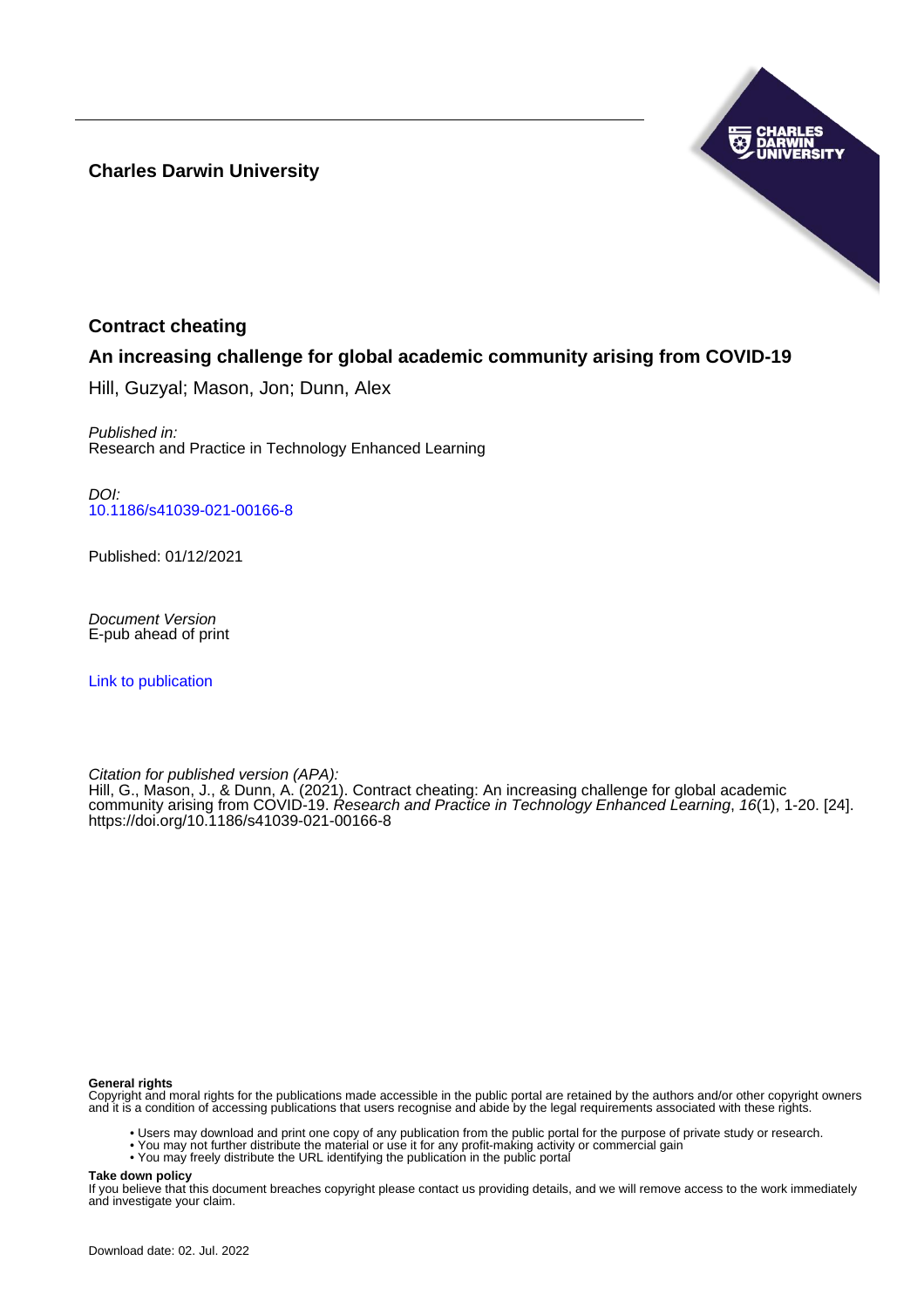# **RESEARCH CHE CHE Open Access**

# Contract cheating: an increasing challenge for global academic community arising from COVID-19



Guzyal Hill<sup>1\*</sup> $\bullet$ [,](http://orcid.org/0000-0001-6799-6533) Jon Mason<sup>2</sup> and Alex Dunn<sup>3</sup>

\* Correspondence: [guzyal.hill@cdu.](mailto:guzyal.hill@cdu.edu.au) [edu.au](mailto:guzyal.hill@cdu.edu.au)

<sup>1</sup> School of Humanities, Arts and Social Sciences, University of New England, Armidale, Australia Full list of author information is available at the end of the article

# Abstract

Due to COVID-19, universities with limited expertise with the digital environment had to rapidly transition to online teaching and assessment. This transition did not create a new problem but has offered more opportunities for contract cheating and diversified the types of such services. While universities and lecturers were adjusting to the new teaching styles and developing new assessment methods, opportunistic contract cheating providers have been offering \$50 COVID-19 discounts and students securing the services of commercial online tutors to take their online exams or to take advantage of real-time assistance from 'pros' while sitting examinations. The article contributes to the discourse on contract cheating by reporting on an investigation of the scope and scale of the growing problems related to academic integrity exacerbated by an urgent transition to online assessments during the COVID-19 pandemic. The dark reality is the illegal services are developing at a faster pace than the systems required to curb them, as demonstrated by the results. The all-penetrating issues indicate systemic failures on a global scale that cannot be addressed by an individual academic or university acting alone. Multi-level solutions including academics, universities and the global community are essential. Future research must focus on developing a model of collaboration to address this problem on several levels, taking into account (1) individual academics, (2) universities, (3) countries and (4) international communities.

Keywords: Ghost-writing, Ghost-studying, COVID-19, Contract cheating, Online exams, Academic integrity, Global community

## Introduction

Plagiarism has existed for millennia, as has ghost-writing—one being a misdemeanour, the other a service (Dougherty, [2020\)](#page-18-0). Over 2500 years ago, even the threat of the death penalty did not stop examinees cheating in the Chinese Keju examinations, with records revealing cheating behaviours such as the use of impersonators, bribery and elaborate cheat notes (Suen & Yu, [2006](#page-19-0)). Universities and academics worldwide have had to find solutions to plagiarism and are familiar with the existence of ghost-writing services for assessments. The problem has become so significant that the term 'contract cheating' has superseded 'ghost-writing' in the global university sector where the



© The Author(s). 2021 Open Access This article is licensed under a Creative Commons Attribution 4.0 International License, which permits use, sharing, adaptation, distribution and reproduction in any medium or format, as long as you give appropriate credit to the original author(s) and the source, provide a link to the Creative Commons licence, and indicate if changes were made. The images or other third party material in this article are included in the article's Creative Commons licence, unless indicated otherwise in a credit line to the material. If material is not included in the article's Creative Commons licence and your intended use is not permitted by statutory regulation or exceeds the permitted use, you will need to obtain permission directly from the copyright holder. To view a copy of this licence, visit <http://creativecommons.org/licenses/by/4.0/>.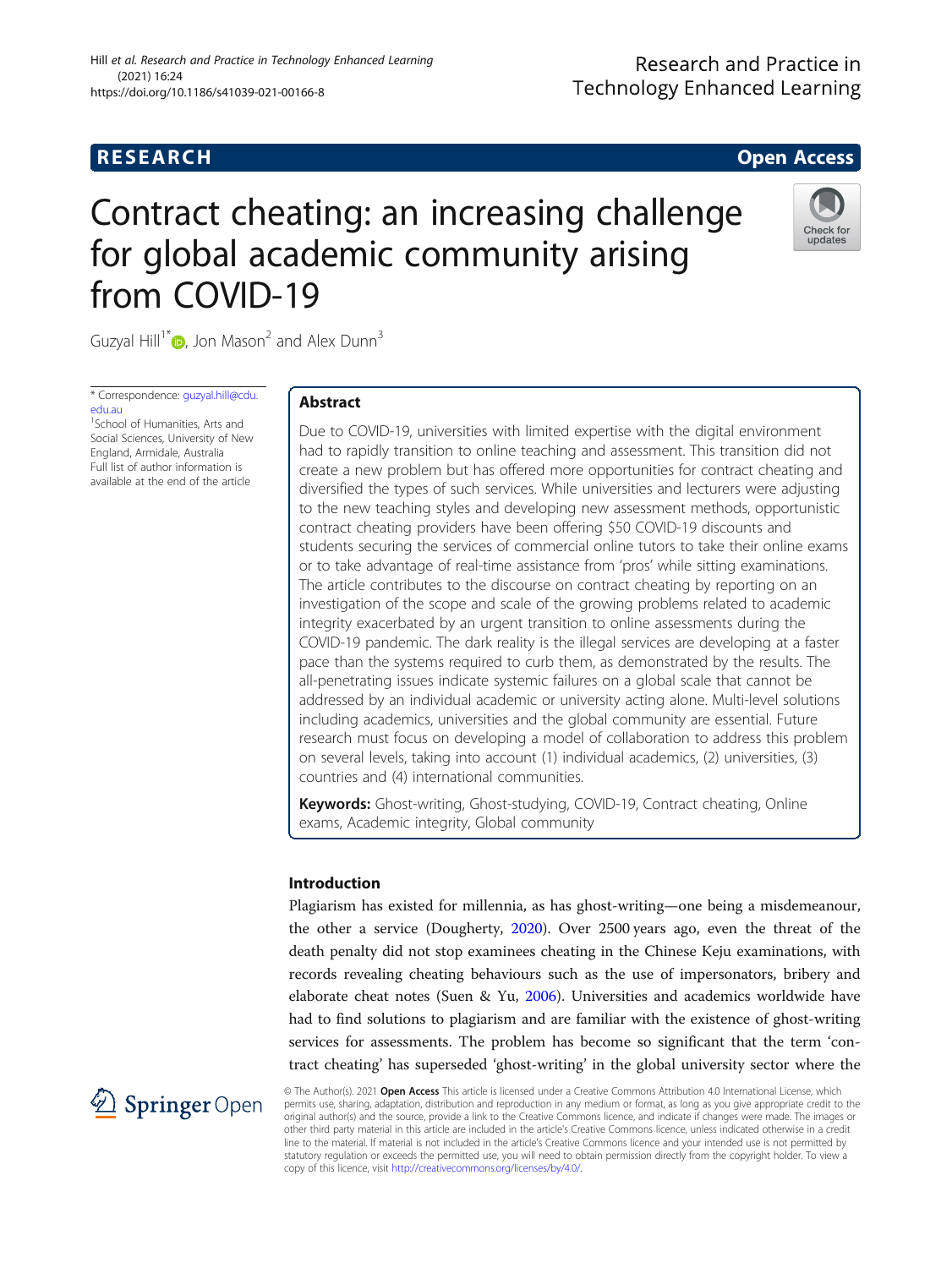problem is increasingly recognised as a formidable challenge to the preservation of academic integrity (Lancaster, [2019](#page-18-0); Walker et al. [2012](#page-19-0)).

Existing trends in consumer attitudes towards education, internationalisation and gaps in plagiarism software capabilities created an environment ripe for cheating when, due to COVID-19, universities with limited expertise with the digital environment had to rapidly transition to online teaching. This transition did not create a new problem but has offered more opportunities for contract cheating, diversified the types of such services offered and allowed for increased commercial contract cheating. While universities and lecturers were adjusting to the new teaching style, opportunistic contract cheating providers have been offering \$50 COVID-19 discounts and students securing the services of commercial online tutors to take their online exams, or to take advantage of real-time assistance from 'pros' while sitting examinations.

The term contract cheating is used in this article to refer to a situation in which students can have their assignments and/or their exams commercially ghost-written due to an unprecedented move to online teaching formats; however, it is acknowledged that contract cheating may take many forms, and it does not always require money to be exchanged. It would be challenging, if not impossible, to identify how many students have used or are making use of these services, although Newton ([2018](#page-19-0)) used 65 studies dating back to 1978 to identify a rise from a 3.52% historical average of cheating students to 15.7% post-2014, suggesting that such services may be having a significant effect on cheating behaviours.

Plagiarism software does not necessarily capture all occasions of plagiarism and may sometimes produce misleading results (Eaton et al., [2020;](#page-18-0) Walker, [2010\)](#page-19-0). Forensic linguistic software offers opportunities to detect authorial anomalies; however, it is still being developed and cannot be regarded as infallible (Conlan et al., [2016;](#page-17-0) Daubner et al., [2020](#page-18-0)). Online examinations provide another avenue for contract cheating, and the literature suggests that students will cheat during online examinations if given the opportunity (King et al., [2009](#page-18-0); Mata, [2020](#page-19-0)).

While invigilated in-person exams have historically been considered the only form of assessment wherein the identity of a student can be completely confirmed, the emerging service of online invigilated examinations has ameliorated these concerns somewhat, but such services are expensive and not without criticism, e.g., privacy concerns (Stewart, [2020;](#page-19-0) Zhou, [2020](#page-20-0)). As such, perhaps academics and universities should be less naive about academic integrity in COVID-19-affected teaching and beyond, particularly in light of empirical findings that academics frequently pass ghost-written assignments under the impression they were written by students (Lines, [2016](#page-19-0)).

Being less naive, however, comes at a cost and can place academics and universities in a precarious position. If the problem is discussed openly, evidence proving the fact an assignment has been ghost-written must be used, and action must be taken to penalise the students responsible. If such action is taken, it must be supported by the university, government and international community. Ensuring cooperation at such a large scale is challenging. Conversely, the price for not acting is higher and includes the erosion of academic integrity and the possibility that graduates will transfer their cheating tendencies to their workplaces. That is, the heightened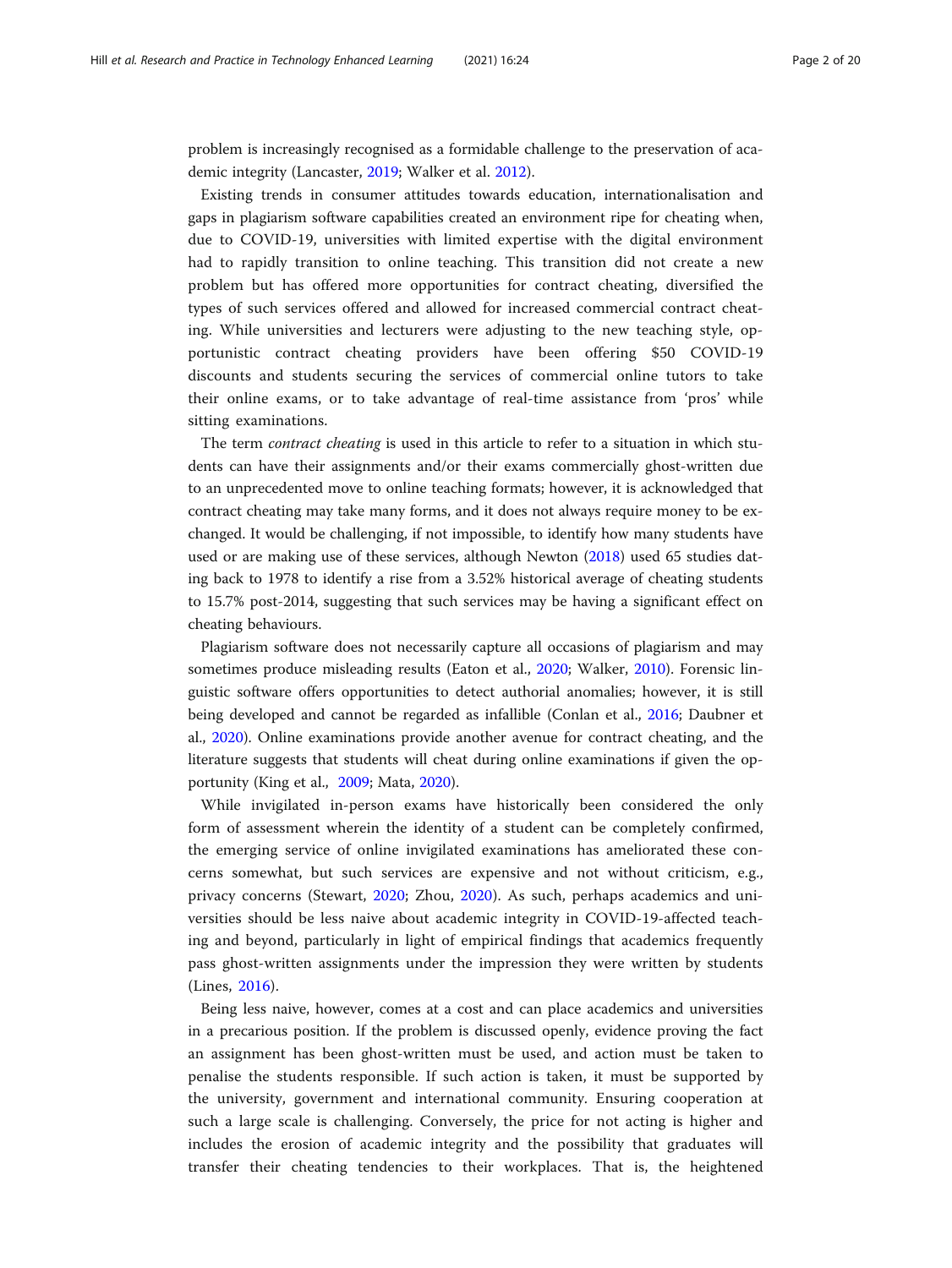development of contract cheating services and the rapid transfer to online examinations has broad implications for academic practice and institutional responses such as policy and procedures in universities internationally. To probe these issues more deeply, a literature review was conducted in which several key themes emerged. This was followed by a form of action research conducted in Australia, in which one of the authors assumed the role of a student seeking ways to cheat on assignment work.

#### Literature review

#### Trends: consumerism, internationalisation and gaps in plagiarism detection software

Education must be considered holistically in appreciating the contemporary context, which is often characterised by affordances of the digital environment; moreover, to ensure good governance and sustainability, the wider economic, social and technological dimensions surrounding academic integrity and misconduct must be taken into account (Goedegebuure & Davis, [2017](#page-18-0)). Prominent trends relevant for this research are consumer attitudes in higher education (economic), internationalisation (social) and the limitations of plagiarism-detecting software (technology). The trend of higher education accommodating a mass market (hence, consumer models) has been problematic, with higher consumer orientation being found to be associated with lower academic performance (Bunce et al., [2017\)](#page-17-0). Universities are working on the bases of marketisation, competition, customer satisfaction and other consumer-oriented principles (Lesnik-Oberstein, [2015](#page-19-0)), and students are demanding customer 'value' from the universities (Woodall et al., [2014\)](#page-19-0). In this way, education becomes viewed as a commodity (Gutting, [2015](#page-18-0); Rawlings, [2015](#page-19-0)) rather than something earned through intellectual labour and through a process of improving skills in academic writing, critical thinking and communication.

Internationalisation also contributes to undesired consequences. International students 'have less social, and particularly academic, support than their domestic peers' (Grayson, [2008](#page-18-0)). Additionally, international students often lack study skills and English language fluency and experience cultural pressures to succeed, as well as the difficulties of living in a different culture for the first time (Simpson, [2016](#page-19-0)). This exposes them to stress and makes the option of 'buying' an assignment more attractive. Indeed, the issue with commercialisation of degrees in which students are, to some extent, also consumers (Bunce et al., [2017](#page-17-0)) is the fact that universities come to rely on income from international students, facilitating the development of unforeseen and unintended consequences. Universities must also be productive contributors to the economy, but significant improvements must be made before this can occur in an effective and efficient manner (Goedegebuure & Marshman, [2017\)](#page-18-0). This is a dangerous situation wherein corruption is arguably becoming endemic, and long-held expectations of academic integrity are at serious risk of corrosion. Denisova-Schmidt [\(2017](#page-18-0)) highlighted that universities have an important function of socialisation—if students use commercial contract cheating services during their university study, they have the potential to transfer unethical or corrupt practices to workplaces and other areas of life where intellectual labour and skill are required and valued.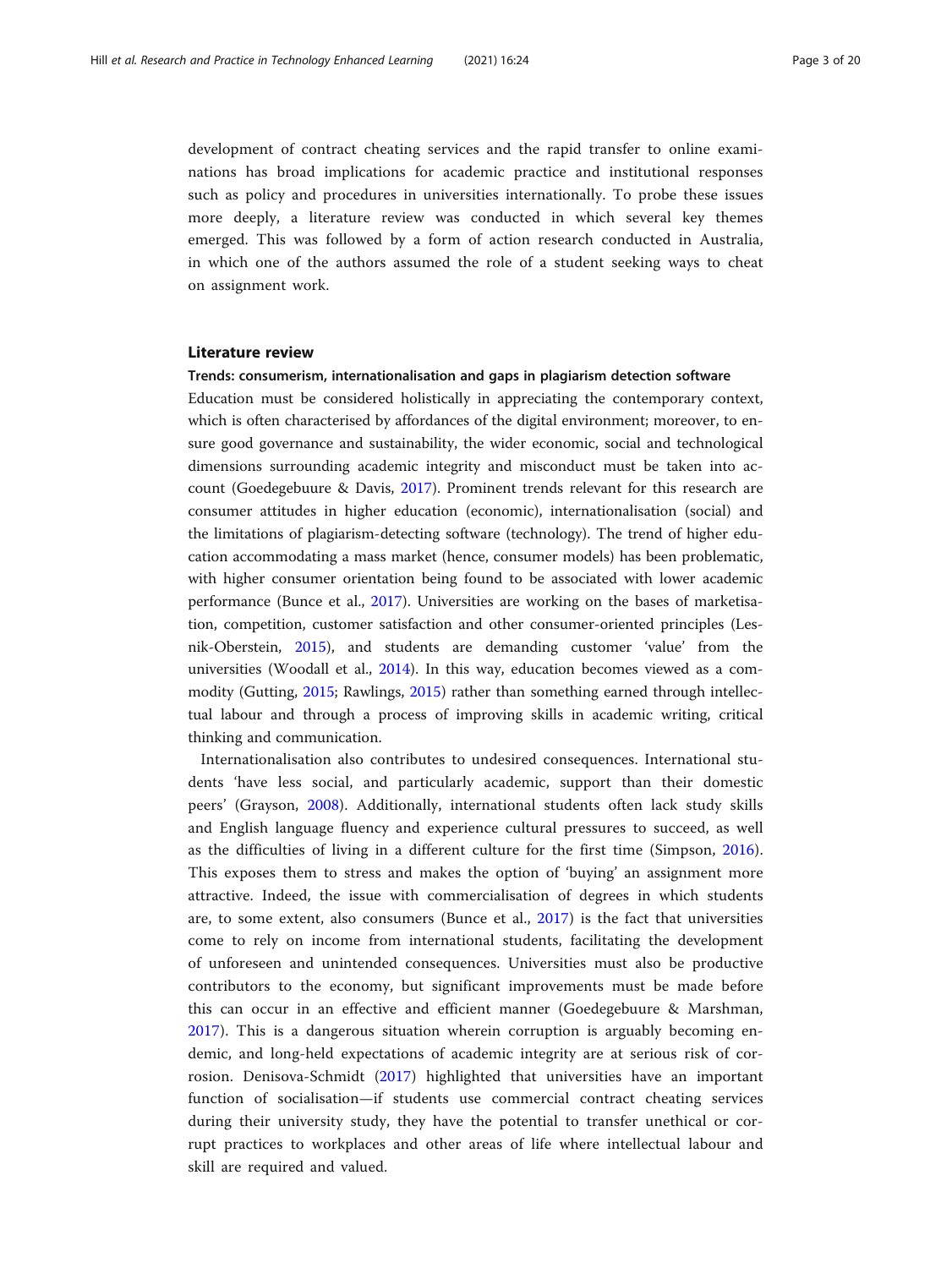#### Plagiarism and contract cheating

Plagiarism is usually defined within individual university academic misconduct policies. Generally, plagiarism occurs when the work of another is presented without acknowledgement. It often includes perhaps unintentional incorrect paraphrasing in more benign occurrences with intentional fraud in more malicious cases (Hexham, [2005\)](#page-18-0). That is, it is 'literary theft' or 'literary crime' (Marsh, [2012\)](#page-19-0). Self-plagiarism, or recycling of previously submitted work, is another area in which students might either intentionally or unintentionally breach misconduct rules. In legal terms, plagiarism may include fraud, forgery, false statements, conspiracy to defraud, proceeds of crime, breach of intellectual property laws and in some cases specific statutory offences (Feng, [1999;](#page-18-0) Linlin, [2011;](#page-19-0) Steel, [2017](#page-19-0)).

Universities use software systems such as Turnitin, SafeAssign, SNITCH, Cross-Check, AntiPlag and other related software to detect plagiarism, and these systems are constantly improving (Pàmieset al., [2020;](#page-19-0) Bolkan, [2006](#page-17-0); Jiffriya et al., [2013](#page-18-0); Niezgoda & Way, [2006](#page-19-0); Walker, [2010;](#page-19-0) Zhang, [2010\)](#page-20-0). However, currently, there is no fully reliable tool with which to detect all cases of plagiarism and contract cheating, and some researchers have developed systems to defeat plagiarism detection (Devore-McDonald & Berger, [2020](#page-18-0)). Existing systems have gaps that are being addressed but are not resolved at this stage (Bin-Habtoor & Zaher, [2012\)](#page-17-0). Moreover, while promising developments have been made in forensic linguistics to ensure that academic integrity is enforced on a deeper level and breaches of academic misconduct are punished when required (Coulthard, Johnson, & Wright, [2016;](#page-17-0) Edwards et al., [2019;](#page-18-0) Peytcheva-Forsyth, Mellar, & Aleksieva, [2019;](#page-19-0) Sousa-Silva, [2020\)](#page-19-0), technology is not being developed and implemented fast enough to curb all plagiarism practices, in particular, the bespoke commissioning of assessment tasks by non-students. As such, with or without the assistance of software, contract cheating remains a threat that must be considered by academics worldwide.

Ghost-writing practices are not new to academia. As early as 1960, ghost-writers were reproached for writing speeches (Bormann, [1961](#page-17-0)). In 2008, ghost-writing by researchers was litigated against (Ross et al., [2008](#page-19-0)). Academics and universities are aware of the existence of commercial contract cheating services for domestic and international students (Lines, [2016;](#page-19-0) Zheng & Cheng, [2015](#page-20-0)). The most notorious website, MyMaster, is renowned for causing an international scandal (McNeilage & Visentin, [2014;](#page-19-0) Visentin, [2015\)](#page-19-0); some students who used it were expelled or suspended (McNeilage & Visentin, [2014\)](#page-19-0). The website is no longer operational, but many other websites offer the same or similar services; many of which are owned by the same illegal enterprises but presented through different shopfronts (Ellis et al., [2018\)](#page-18-0). Indeed, the business models of contract cheating individuals are becoming increasingly sophisticated, now extending from self-employed freelancers through to the sale of off-the-shelf web applications that incorporate all aspects of a contract cheating business (Ellis et al., [2018](#page-18-0)).

The term *contract cheating* is used in this article to refer to a situation in which students can have their assignments commercially ghost-written due to an unprecedented move to online teaching formats and the emergence of commercial ghost exam-taking services, though the term may also be applied to non-financial transactions (Lancaster & Clarke, [2008;](#page-19-0) Mahmood, [2009](#page-19-0)). The problem of contract cheating is often framed as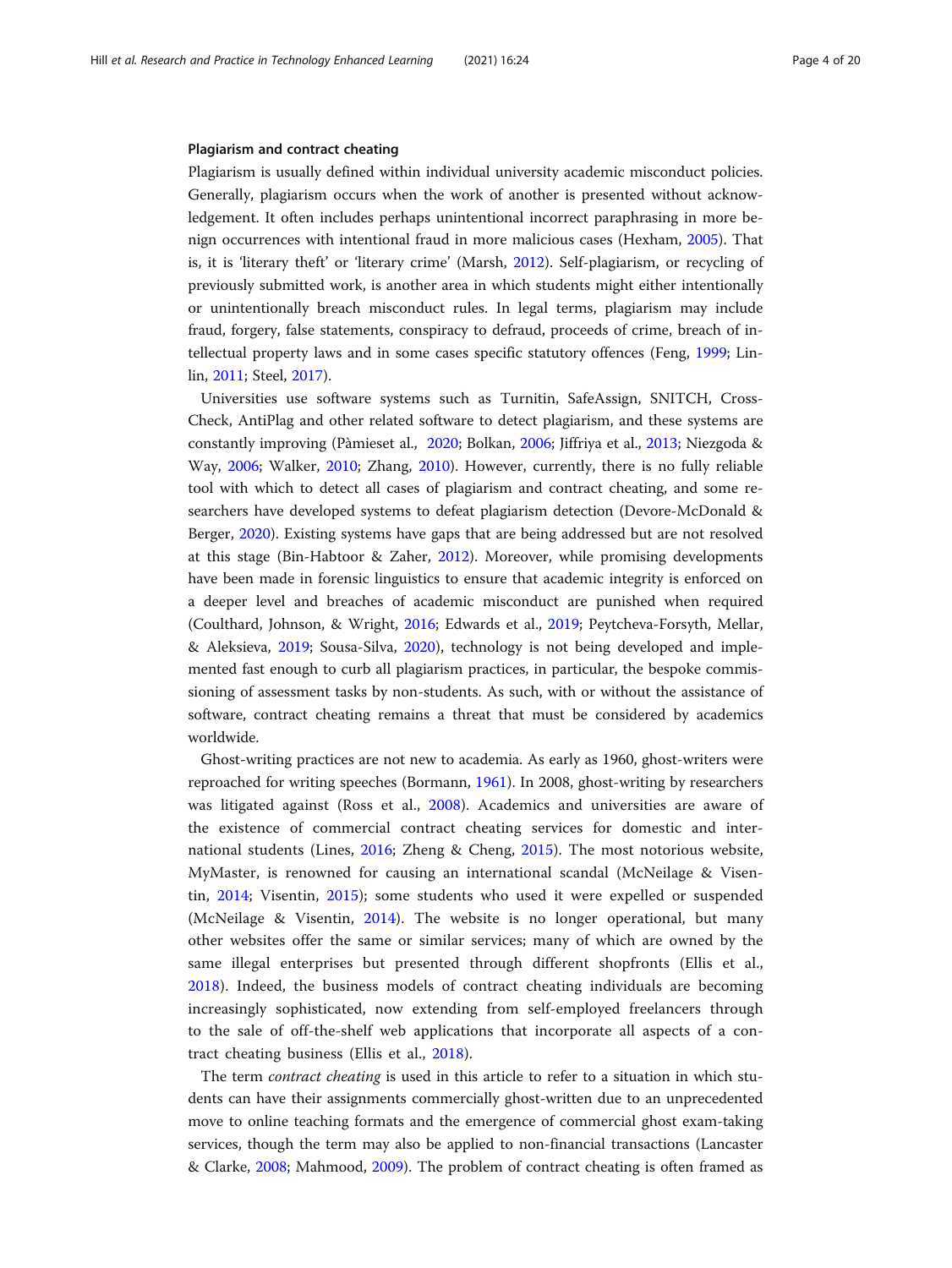a systemic failure as well as a corruption of student integrity standards (Chapman & Lindner, [2016;](#page-17-0) Daniel, [2016;](#page-18-0) Denisova-Schmidt, [2017](#page-18-0); Kaktiņš, [2018\)](#page-18-0). Further, Chapman considered the problem an international concern for governments, educators, students and other stakeholders (Chapman & Lindner, [2016\)](#page-17-0).

While any form of plagiarism corrupts the academic system, contract cheating is particularly pernicious; in addition to breaching intellectual property laws and committing literary theft, the students involved undertake another, illegal form of organised commercial activity wherein someone assumes another's identity, which amounts to committing fraud. Worryingly, the scale and sophistication of contract cheating practices are growing (Lancaster & Clarke, [2016](#page-19-0)). This is particularly concerning since students around the world admit to cheating with, for instance, 46% of students in Latvia admitting to purchasing a term paper (Danovskis, [2012](#page-18-0)).

#### Impact of COVID-19 on assessments

On 11 March 2020, the World Health Organization Director-General declared COVID-19 a pandemic. A few weeks later, the Australian government introduced measures to limit its citizens' exposure to the virus. All Australian citizens and permanent residents were prohibited from travelling outside Australia unless granted an exemption. Similar measures were implemented by countries across the globe. Universities in Australia and worldwide also had to appropriately manage the risks posed by the pandemic (Bao, [2020](#page-17-0); Crawford et al., [2020;](#page-17-0) Khan & Jawaid, [2020;](#page-18-0) Wang et al., [2020\)](#page-19-0). Most universities had no alternative but to transfer to online teaching, with the associated decision to conduct exams online. Notably, exams are currently the only form of assessment invigilated in person. Invigilation ensures that students' identities are checked and that someone else is not taking an exam under a different ID. While there is some potential for corruption and fraud if twins or students who look alike take an exam under different IDs, the chance of this occurring on a mass scale is negligible.

One response to the COVID-19 pandemic has been for universities to employ commercial third-party online assessment services to invigilate, or proctor, examinations. These services may use humans, artificial intelligence and other digitally based tools to monitor students undergoing examination. One poll conducted in the wake of the pandemic suggested that 54% of the institutions polled used some level of online proctoring, with another 23% considering using such a service (Grajek, [2020\)](#page-18-0). Based on reports, only 24 out of 47 Australian institutions used proctoring (Sankey, [2020](#page-19-0)). It must be recognised that, according to the above figures at least, a not inconsequential 46% of institutions are yet to use proctoring.

While these services provide many security measures unavailable to in-person invigilators, such as the use of biometric data and eye movement and keystroke tracking, they do so at significant cost to the institutions who use them—both financially and in terms of risks associated with breaching data protection and privacy legislation, not to mention the good will that might be lost with students who may feel the surveillance is so intrusive it breaches their basic rights (Grajek, [2020](#page-18-0); Stewart, [2020](#page-19-0); Zhou, [2020\)](#page-20-0).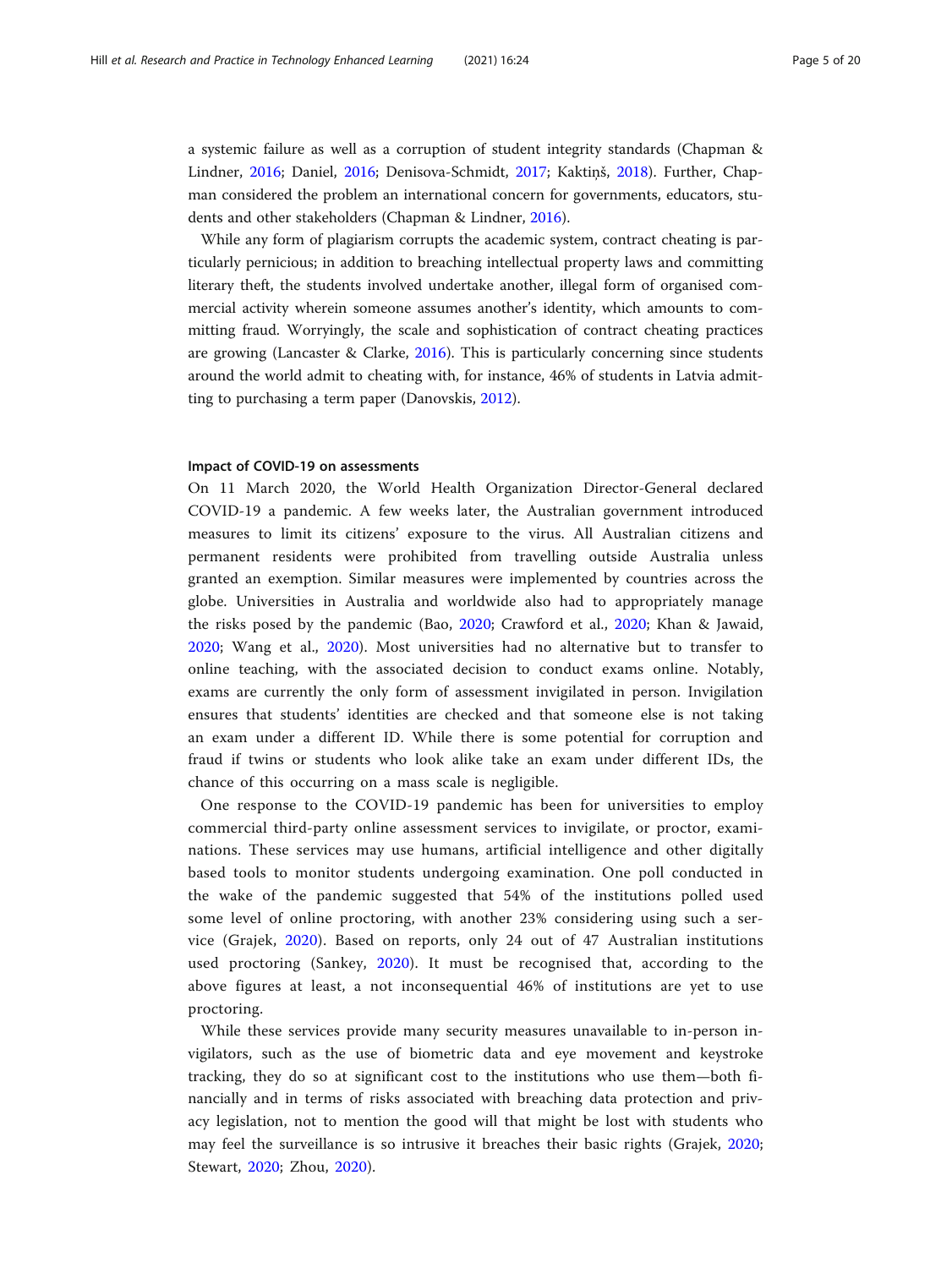#### **Methods**

To further investigate the findings from the literature, this study adopted a form of action research in which one of the authors assumed the role of a student and sought web-based services for cheating on assignment work. This made use of the online research method (ORM) and exploratory content analysis to identify the scope of contract cheating services available to students. In reporting on this, a secondary or consequent aim of the study is to alert lecturers and universities to the diversification and prominence of this dangerous practice.

The ORM operated at a basic level, using Google and Google Scholar as the primary search tools as they are widely available to students and lecturers (Granello & Wheaton, [2004\)](#page-18-0). Advertised sites that typically appear in responses to queries were not considered because these depend on the budget of the organisations that advertise the services. Google, as a company, is using the ranking system calibrated by algorithms to bring most upto-date and relevant results on the first page of the search page (Google, [2021](#page-18-0)).

Search queries were conducted for two generic terms 'assignment help' and 'exam help'. The top five results were identified and analysed using exploratory content analysis methods in two points of time: mid-2020 (when pandemic was first declared and assignments or exams were due) and early 2021 (once the universities and students had time to adjust to new normal). The exploratory content analysis aspect allowed flexibility to include the necessary results (Elo & Kyngäs, [2008\)](#page-18-0). The results of the websites were analysed using theme-based approach. The developed themes are presented in the 'Results: COVID-19—from ghost-writing to ghost-studying' section. These methods have been previously applied to research issues relating to ethics in management (Bell & Bryman, [2007\)](#page-17-0) and academic dishonesty policy (Prenshaw et al., [2001\)](#page-19-0); in this case, they were adapted to examine academic integrity and the ethics of student practices.

In probing this issue from a potential student perspective, one of the authors chose to go 'undercover' to discover firsthand the scale of available services and the processes involved in making use of them. 'Undercover' is used here in the sense of a lecturer posing as a student who needs 'help' with the assessment.

The limitation of this method is that the websites that can be found on Google are not the only providers of contract cheating services. As reported, contract cheating through a particular site-sharing website, Chegg, has increased by 196.25% during the pandemic (Lancaster & Cotarlan, [2021\)](#page-19-0). This limitation, again, points to the scale of the problem because the providers of contract cheating services can be found offline, in file-sharing websites, through social media and websites offering gigs, such as Fiverr and essay mills—to name several other alternatives.

#### Results

COVID-19—from ghost-writing to ghost-studying Commercial assignment ghost-writing: going undercover The following text is an account of one of the co-authors:

As a lecturer, I used to have idealistic views of studying and education; it took several years to bring myself to investigate the services that are available to students.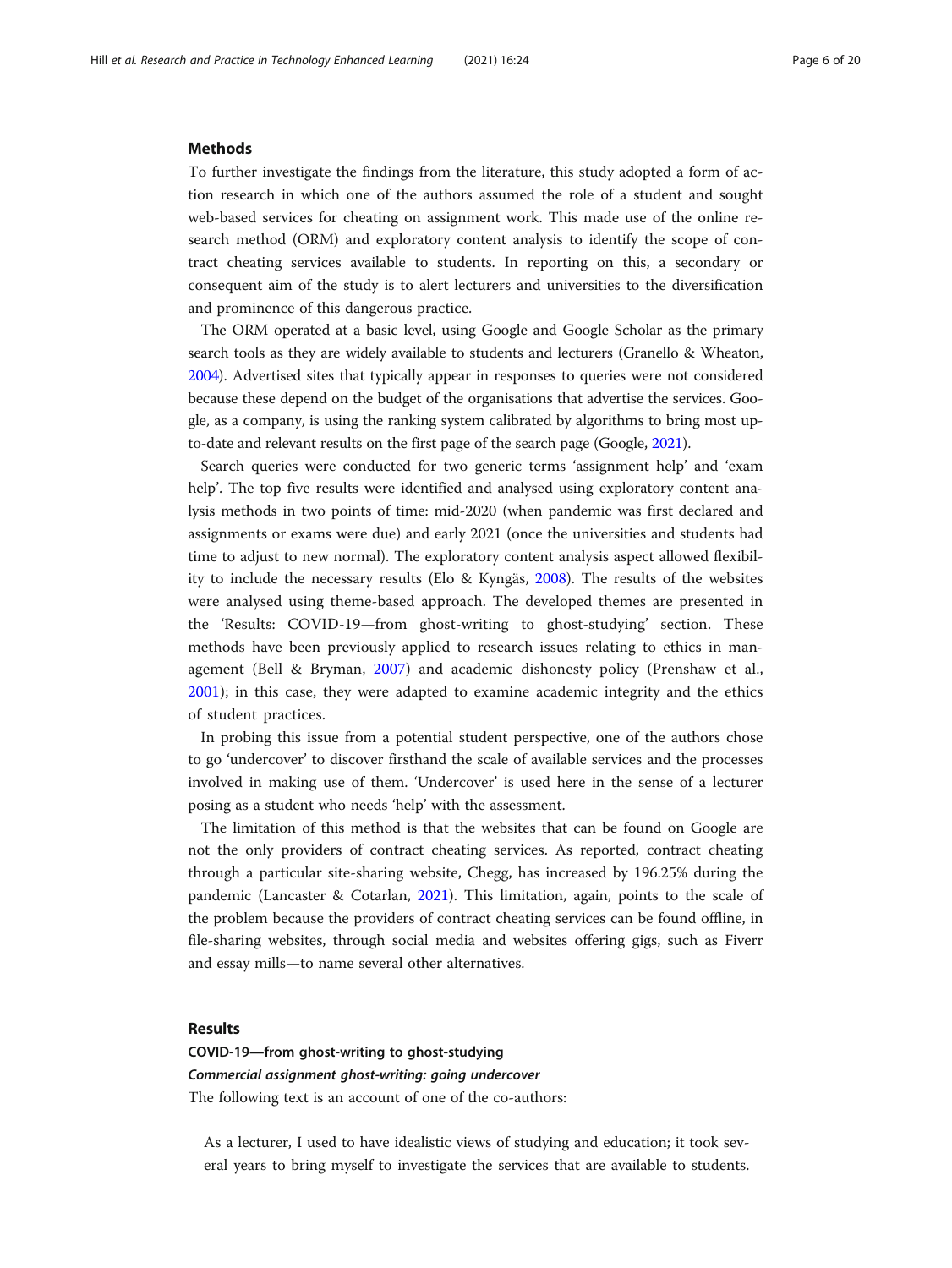However, as unsavoury as the practice of buying assignments is, I believe that lecturers must at least be aware of it. So, in May 2020, after five years of teaching, I decided to go undercover to discover what options students can avail themselves of in terms of ordering assignments, and what barriers are in place in the same regard. I faced an ethical dilemma in terms of whether to include in this article the names of the websites I found, since it would compile them in one location that students might find, and might serve as 'advertising' for unsavoury and, at times, illegal activity. However, the websites included in this article are the top responses to a basic Google search and students willing to order ghost-writing services will have no difficulty finding them online. Further, contract cheating businesses often use aggressive marketing tactics to reach students (Bretag, [2017](#page-17-0)). Lecturers and universities, however, are less likely to search for these services and might be unaware of this academic black market that is also available through social media.

A Google search for the term 'assignment help' returned 279,000,000 results in 2020 and 302,000,000 in 2021. The following commercial contract cheating websites appear on the first page in the following order (based on a search conducted in mid-June 2020 and early 2021 from Australia):

- 1. <https://myassignmenthelp.com/>. My Assignment Help is rated 4.9/5, based on 14,001 reviews, and has an instant chat function. The sample assignments are grouped by university (e.g. Charles Sturt, Victoria University). A \$20 instant cashback offer was made, and a quote for services depended on the word count and deadline. There is a loyalty programme, a chance to win \$2000 and a \$2 reward for providing feedback. My user number was 419,705, so presuming this represents the number of users it suggests almost half a million students worldwide have used or are using the service. The website was established in 2007. It ranks as the first website Google search results in both 2020 and 2021.
- 2. <https://assignmenthelp4me.com/>. Assignmenthelp4me is described as delivering high-quality assignment solutions, facilitated by their 'substantial work ethics' and supported by their global team of 5000 writers and 26,000 academic assignment helpers. Assignmenthelp4me claims to help students in Australia, Canada, India, New Zealand, the United Kingdom (UK) and the US. This ranks as the second website in Google search results 2020 and in 2021.
- 3. [https://www.myassignmentservices.com/.](https://www.myassignmentservices.com/) My Assignment Services, at the time of searching, offered a \$50 COVID-19 discount and a 15% discount during World Environment Week, with an accompanying 'save the planet' slogan. Furthermore, if students order in bulk, they receive a 50% discount. The website boasts the following: 'Quality Work: We never compromise on quality. Affordable Pricing: We understand the stringent budget of a student. Plagiarism-Free: Plagiarism is a big NO when it comes to academic writing. Time-Saving: Submitting assignments after the submission time can attract a penalty.' There is also a high distinction grade guarantee, or the client will reportedly receive their money back. The website claims to have been operating since 2010. My Assignment Services lists prominent Australian universities and includes information regarding assignment writing for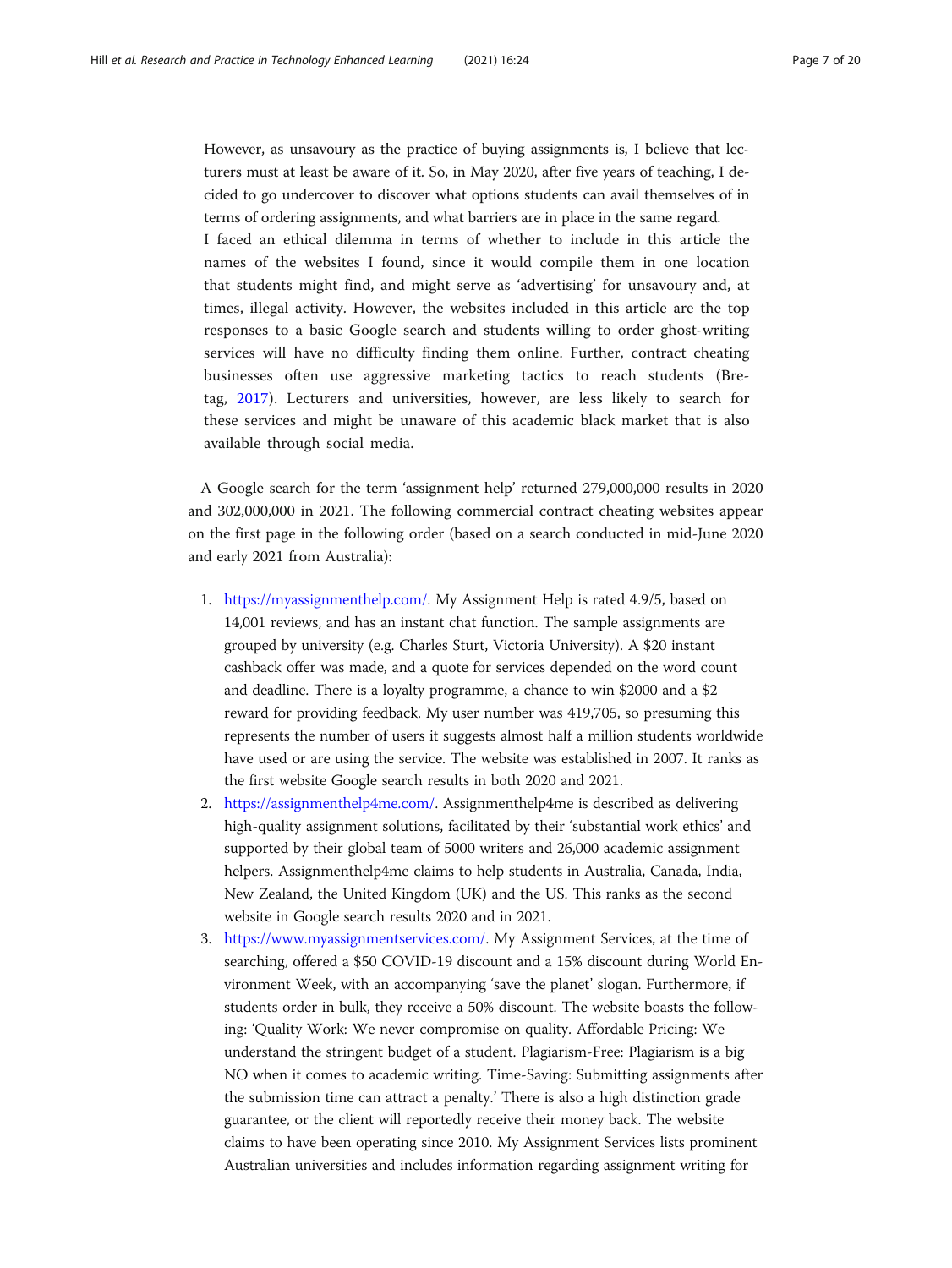particular universities. For example, about Monash University, the website states: 'if you are seeking the best assignment writing services in Monash at reasonable prices, there is no better place than My Assignment Services. Just log on … to get in touch with us now'. According to a quote provided on the website, a 2000-word essay for an Introduction to Business Law unit costs AU\$154.08 or AU\$138.67 with the COVID-19 discount, due to service charges. An additional discount was received when we did not engage through email, further lowering the price to AU\$130.97. Notably, the misleading advertising regarding the \$50 discount did not translate into reality, highlighting the vulnerabilities that students are exposing themselves to by using these services. This ranks as the third website in Google search results in 2020 and 2021.

- (a) In 2021 <https://www.instantassignmenthelp.com.au/> comes third on the page with 50% COVID-19 discount still offered. The 'speedy delivery' and 24/7 support is emphasised. Logos of major universities are displayed on the first page to add credibility, and plagiarism report is offered for additional fee.
- 4. <https://www.thanksforthehelp.com/>. Thanks for the Help offers \$100 instant credit. The assignments written through this service have a no-plagiarism guarantee: 'every assignment … under our Assignment Help service goes through Turnitin that ensures that no assignment is plagiarised.' In addition, the service is diversifying to online exams: 'ever stuck in a situation where an assignment is due in 6 hours and there is no one to help you? If yes, then use [our services].' The services are offered for the following countries: the US, Australia, the UK, the United Arab Emirates, Canada, Malaysia, Singapore and Ireland. This ranks as the fourth result on Google search results in 2020 and fifth in 2021.
- 5. [https://www.allassignmenthelp.com/.](https://www.allassignmenthelp.com/) AllAssignmentHelp claims to be the world's number one assignment help service. In answer to the frequently asked question of whether professors will discover students' use of the service, the website claims: 'as long as you stick to our fair use policy, you should not worry about anything. We provide 100% unique assignment solutions; hence, they will not flag in your college.' The site has a 4.92/5 rating, and nine out of 10 students claim that AllAssignmentHelp assists them to achieve better grades. Testimonials on the website include, 'I was panicking about my Medical homework that was due … Eventually, I came across [allassignmenthelp.com](http://allassignmenthelp.com) … Within a day I got my work. Moreover, I received a cashback from them. They are truly the saviours, kudos to the experts' and 'so far I have found [allassignmenthelp.com](http://allassignmenthelp.com) are very professional. Their customer support is active and available 24/7. Within a day I got my Civil engineering assignment. I keep coming back to them only due to this quality.' This ranks sixth on Google search results in 2020 and fourth in 2021.

We followed up and examined the first five results in detail. All websites were easy to use, convincing with state-of-the-art marketing and website design tools, with the exception of Assignmenthelp4me. The websites had mobile contact numbers, WhatsApp assistance and persistent online chat options. Before undertaking this research, we were under the impression that assignment ghost-writing was not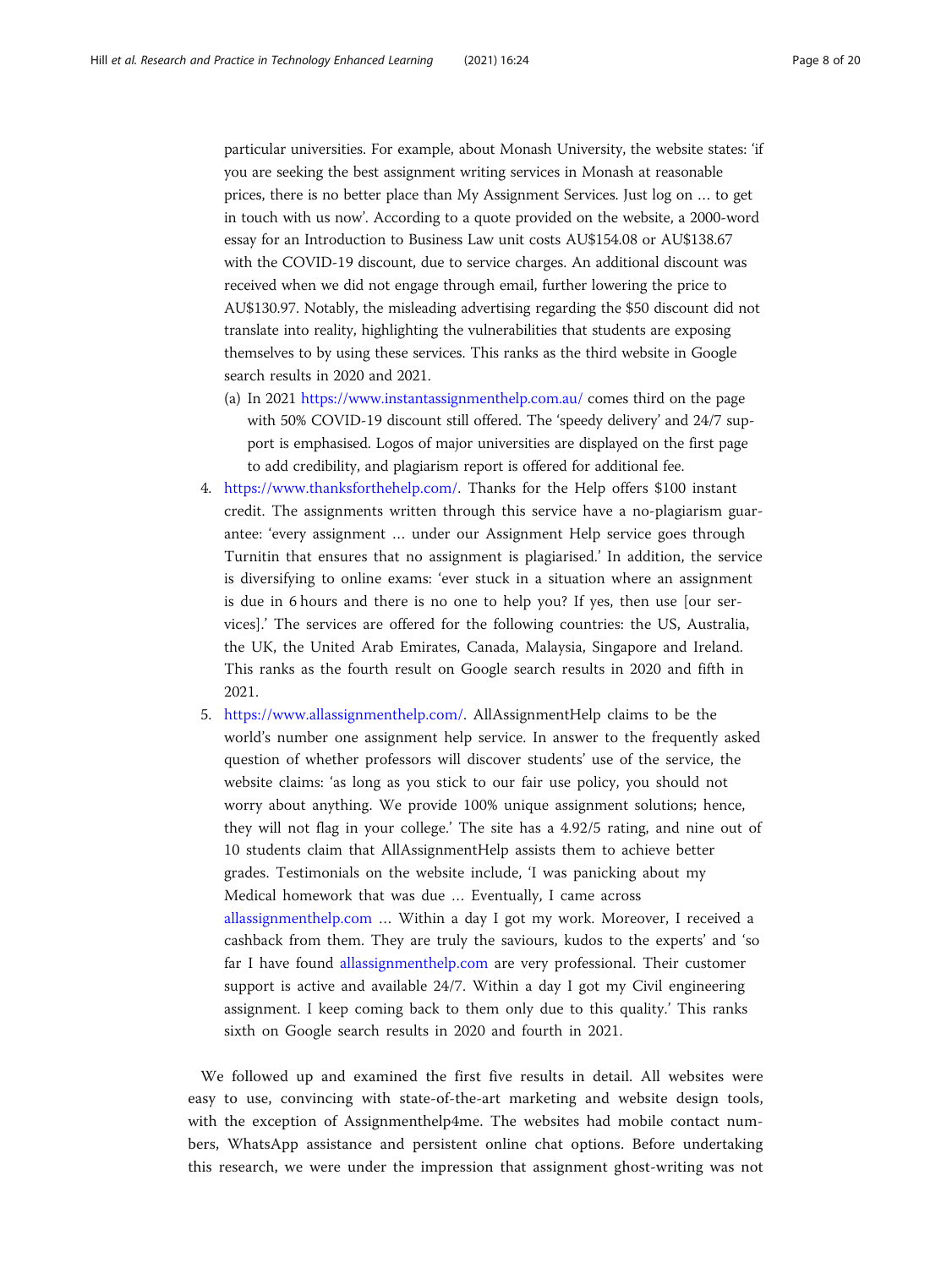so widespread and such a mainstream service; however, we now understand that such services are readily available. The websites also used referrals, discounts, gamification, artificial intelligence and other functions that universities, in some cases, are only beginning to introduce. Further, we used to think it would be difficult for students to use these services. However, to the contrary, the service providers removed all possible friction points. They were approachable, user-friendly, included discounts and testimonials and were eager to disburse any doubts regarding the legitimacy and quality of their services.

In addition to the more 'professional' contract cheating services that link numerous clients with numerous ghost-writers, individual ghost-writers and their clients also use freelance marketplace platforms such as [Fiverr.com](http://fiverr.com) to engage in one-toone contract cheating transactions. In a study of this platform in regard to ghostwriting services, it was found that '96 providers have generated around US\$270,000 of essay writing business between them' (Lancaster, [2019\)](#page-18-0). Now, more than ever, it is easier to link customers with service providers on a global basis and the contract cheating business is no exception as it includes numerous providers and marketplaces for those seeking to cheat. Perhaps universities and academics should be less naive about integrity and academic standards in COVID-19-era teaching and beyond?

#### Commercial exam ghost-studying

IIn terms of online examinations, a review of the literature led Brothen and Peterson ([2012](#page-17-0)) to formulate the following hypothesis: given the opportunity to gain points, students will cheat during examinations. In a US study, 73.6% of business students reported that cheating during online exams is easier (King et al., [2009](#page-18-0)). Another US study found that university staff suspected online cheating, but the majority did not proactively implement relevant prevention measures (Rogers, [2006](#page-19-0)). From a more optimistic perspective regarding the introduction of online exams, some research found evidence 'that the difference in the testing environment creates a disadvantage to students taking the online exam which somewhat offsets the advantage that the unproctored students gain from greater opportunities to cheat' (Fask et al., [2014\)](#page-18-0).

A Google search for the terms 'online exam help' returned 538,000,000 results in 2020 and 559,000,000 in 2021. The following commercial ghost-studying websites appear on the first page in the following order (based on a search conducted in mid-2020 and early 2021 from Australia):

2020

- 1. [https://www.onlineassignmentexpert.com/best-online-quiz-help.htm/.](https://www.onlineassignmentexpert.com/best-online-quiz-help.htm) At the time of searching, Online Assignment Expert offered a discount of up to 50% for services due to COVID-19. The site offers services for nursing, economics, law, statistics and other online exams. It boasts confidentiality, 24/7 support and a noplagiarism guarantee.
- 2. [https://www.brainyassignmenthelp.com/online-exam-help/.](https://www.brainyassignmenthelp.com/online-exam-help/) Brainy Assignment Help has the slogan 'pay someone to take my exam'. The website sells their services as being understanding of the pressures that students face: 'students across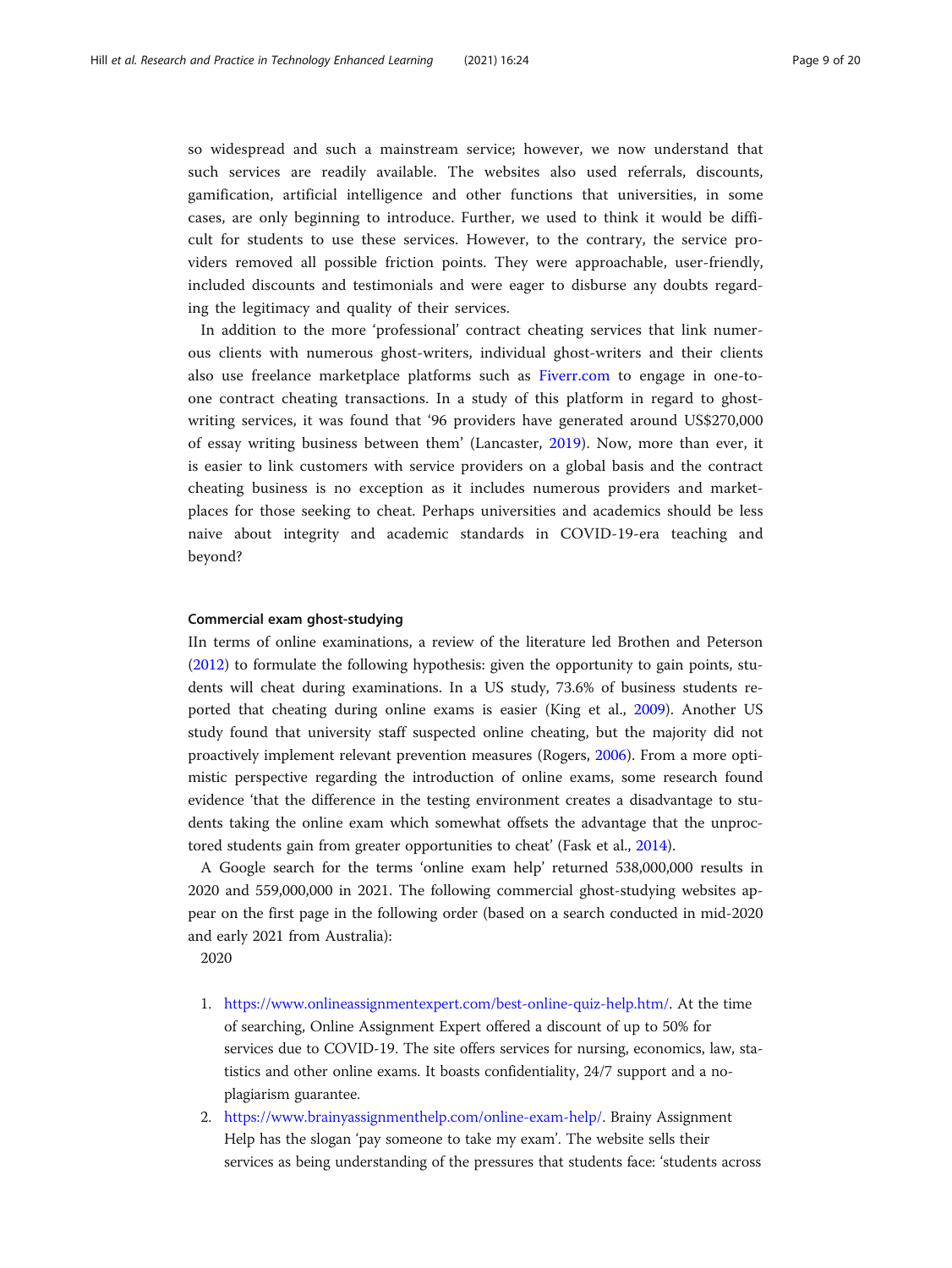the globe favour Online Exam Help because it is the easiest medium for obtaining concept clarity. Parents and friends may be unable to help you … and the fees charged by a private tutor can be a real financial burden.' In this way, the services provided are portrayed as students' only option. The units covered include accounting, economics, biology, humanities, psychology, mathematics, statistics, business management, chemistry, physics and sociology.

- 3. [https://www.myassignmentservices.com/.](https://www.myassignmentservices.com/) My Assignment Services also provides both exam services. The following is a list of online quizzes for which help is available: nursing online quizzes, human resources management online exams, marketing weekly quizzes, public health quizzes, accounting online exams, engineering online exams, business law quizzes, MYOB/Perdisco online tests, management quizzes, bioinformatics online exams, genetics quizzes, epidemiology online quizzes, physics online exams, biology online exams and chemistry quizzes.
- 4. <https://assignmentgeek.com/online-test-help.html>. Assignmentgeek is similar to the above services and has the slogan of 'the fastest way to better grades'. The website advertises the services by stating: 'You don't have to waste time trying to solve problems yourself…. Your information is safe and secure with our team focused on providing the tools and custom content necessary so (sic) you can succeed.' The assistance is available 24/7 'assistance is available within minutes; you can work with a trusted helper that assists each step of the way during the writing process'.
- 5. <https://takemyclassesonline.com/take-my-exam-help.php>. Take My Classes Online runs under the slogan 'we have the best experts to do online exams for you. Ask us to take my exam for me!' and claims that PhD-qualified tutors will assist students. The prices are US\$25 for 1000-word assignments, US\$79 to complete a submission for a class and US\$599 to complete a course.

Unlike assignment help results, the online exam help exam results changed in 2021, with the following websites appearing on the first page:

- 1. <https://www.myassignmenthelp.net/online-exam-help> My assignment help claim to be is the best assignment service provider offered online by a team of expert tutors of Australia, the UK and the USA'. The site also claims that they have checked 324,987+ assignments, have 5481+ PhD experts and offer services for 157+ subjects.
- 2. <https://www.thetutorshelp.com/online-exam-help.php> runs under the slogan 'Online Exam Help - Pay Someone to Do My Online Exam'. The website offers payment plans and 24/7 h services.
- 3. <https://myassignmenthelp.com/online-exam/> is the same services that appears for assignment help and was not active in searches for exams in 2020. In 2021, the website appears in searches for both categories.
- 4. <https://www.onlineassignmentexpert.com/best-online-quiz-help.htm> This website used to be number 1 in 2020.
- 5. <https://www.myassignmentservices.com/online-quiz-help.html> This website used to be number 3 in 2020.

It is difficult to gauge the number of students who have used or will use such online exam help services, but it can be observed that both searches returned increased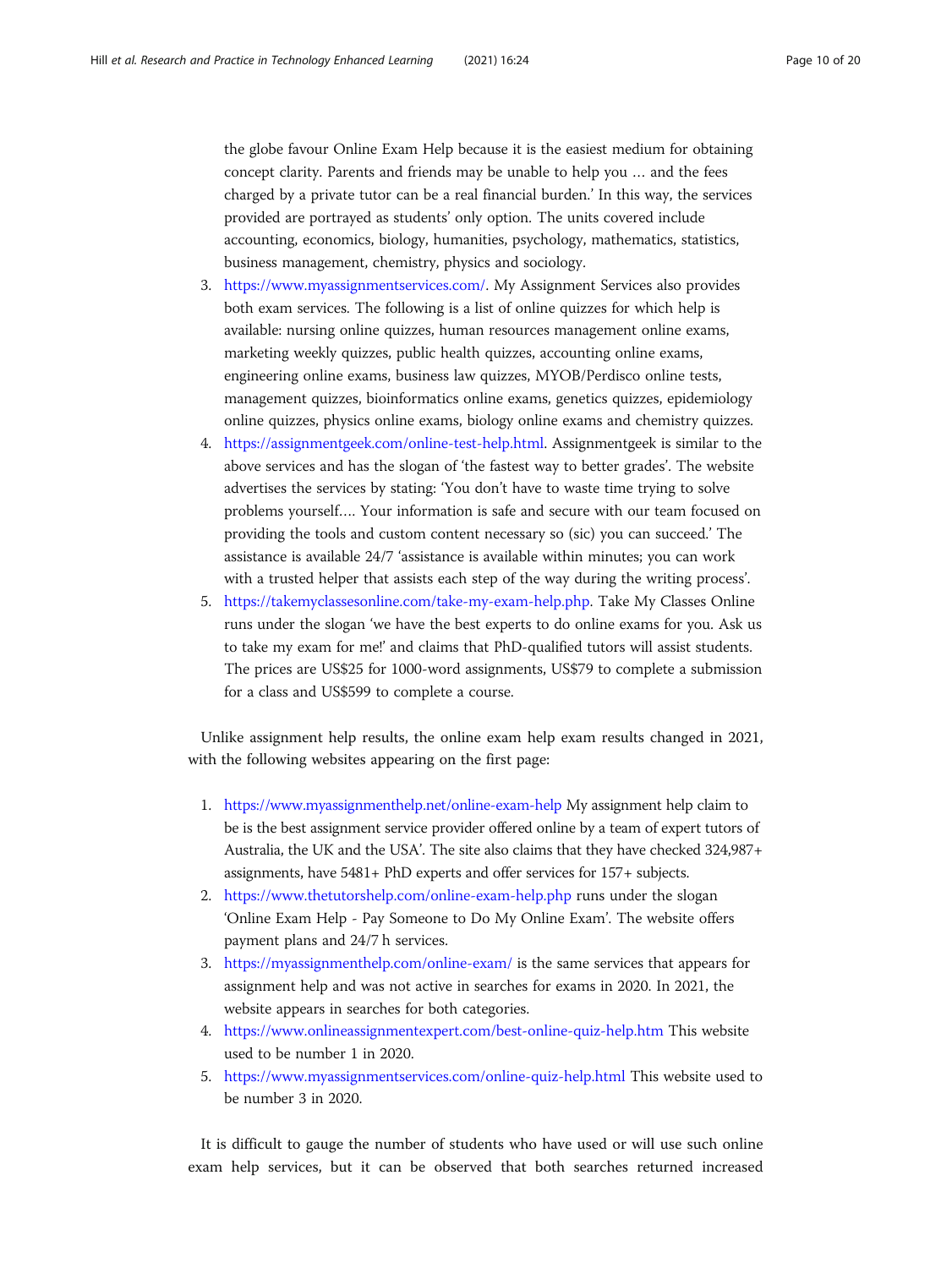number of results. The increase in assignments market was by 23,000,000 and exam help market by 21,000,000. It is possible that the websites use misleading advertising to create the impression that the services are used frequently, despite low actual use rates. Indeed, 'slick advertising is not necessarily borne out in reality', with the potential for misleading practices, flawed promises and service delivery failure (Sutherland-Smith & Dullaghan, [2019\)](#page-19-0). This is an area of illegal activity that must be watched closely by the academic community. The implications of not tracking this academic black market are examined below.

#### Discussion and implications for the global academic community

The results demonstrate nimble and adaptable response of illegal contract cheating websites to the global pandemic. In addition to nimbleness and adaptability, the websites demonstrated longevity with almost the same Google results appearing for assignments. What is required, in these dire circumstances, is systematic organised action to address a systemic issue that is growing rapidly and persisting on a global scale. The blame cannot be simply placed on individual lecturers, institutions or even countries. Therefore, the discussion section begins by identifying the victims of this race to the bottom and progresses to identify some solutions on several levels, taking into account academics, universities and global community.

There are no winners of this race to the bottom when it comes to the global problem of contract cheating and plagiarism in post-pandemic higher education. Figure [1](#page-12-0) depicts the growing scope of impact of contract cheating. The students who use the 'services' do not learn valuable skills, the students who do not use the services observe the cheating students receiving grades without necessary effort. Students do not learn new skills and have even been blackmailed when trying to enforce the 'high marks guarantee' advertised by illegal websites (Lancaster, [2016\)](#page-18-0) which becomes an equity issue for the university. The academics who detect and report the conduct are losing valuable resources that can be allocated to development of teaching materials, academics who do not detect and report are seen as naive by students. Universities that choose to investigate and prosecute the breaches might have lower enrolments and be seen as 'too tough' while universities that choose not to investigate might face the problem of lowering academic standards. In the long run, the employers cannot trust universities for preparing skilful work-ready graduates. The global society at large suffers from ignoring the growing scale of the issue because academic integrity is corrupted, with the potential for students, providers, industry and the international community to lose trust in education standards.

Due to the scale of the problem, multi-level solutions are required including academics, universities and global community.

### Academics

Academics are at the frontline of preventing, detecting and often investigating contract cheating. An Australian study found that ghost-written papers were generally passed by academics, who thought they were grading real students' work (Lines, [2016\)](#page-19-0). Conversely, Dawson and Sutherland-Smith [\(2018](#page-18-0)) found that, when alerted to the potential presence of ghost-written assignments, markers 'detected contract cheating 62% of the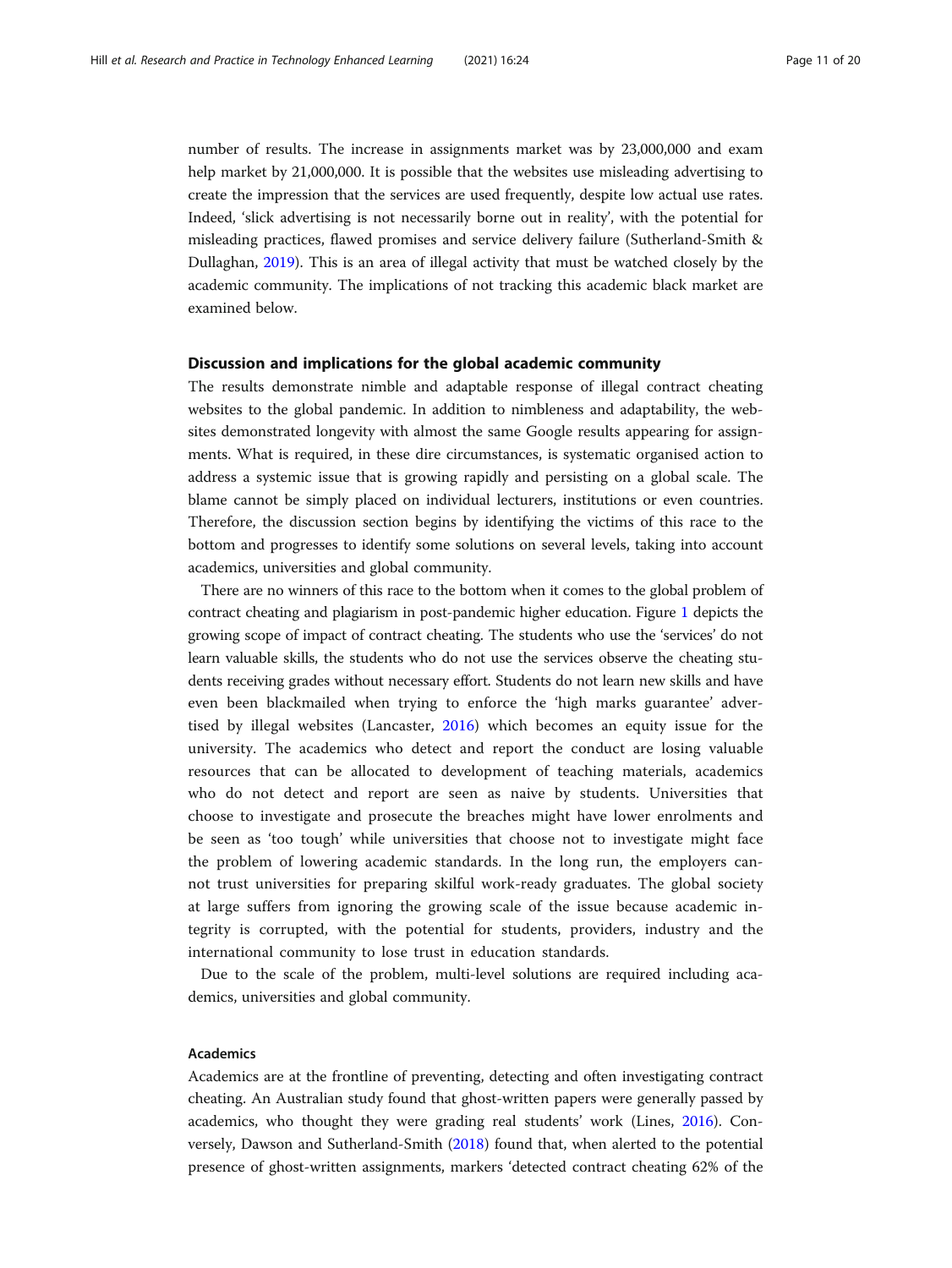<span id="page-12-0"></span>

time' and real student papers 96% of the time. In another study, when lecturers were alerted to contract cheating and trained to detect it, the detection accuracy increased from 58 to 82% (Dawson & Sutherland-Smith, [2019\)](#page-18-0). Therefore, knowledge of these practices on behalf of academics worldwide is so important. One of the biggest problems is not detection, though, it is the difficulty of proving a breach, the administrative burden of investigations, and a lack of confidence that appeals will be denied, all leading to a reluctance to report in the first place. One could imagine this is exacerbated by large class sizes (getting to know your students being one of the best ways to detect breaches) and a casualisation of the workforce.

The authors note that the pandemic may have led to some positive long-term developments in relation to academic integrity as well as exacerbating the immediate challenges that are the focus of this article. Indeed, a collection of reflections from the Canadian Perspectives on Academic Integrity journal suggests that the crisis has forced more academic and learning and teaching staff to consider academic integrity when designing online courses and assessments (Bens, [2020](#page-17-0); Nearing, [2020](#page-19-0); Scurr, [2020](#page-19-0)). The link between assessment design and contract cheating in terms of both opportunities to cheat and motivations associated with dissatisfaction with the learning and teaching environment has been clearly established (Bretag et al., [2019](#page-17-0)), and there is no doubt many teaching professionals have been addressing that link both pre- and post-pandemic. As such, good course and assessment design that is appropriate to the medium in which it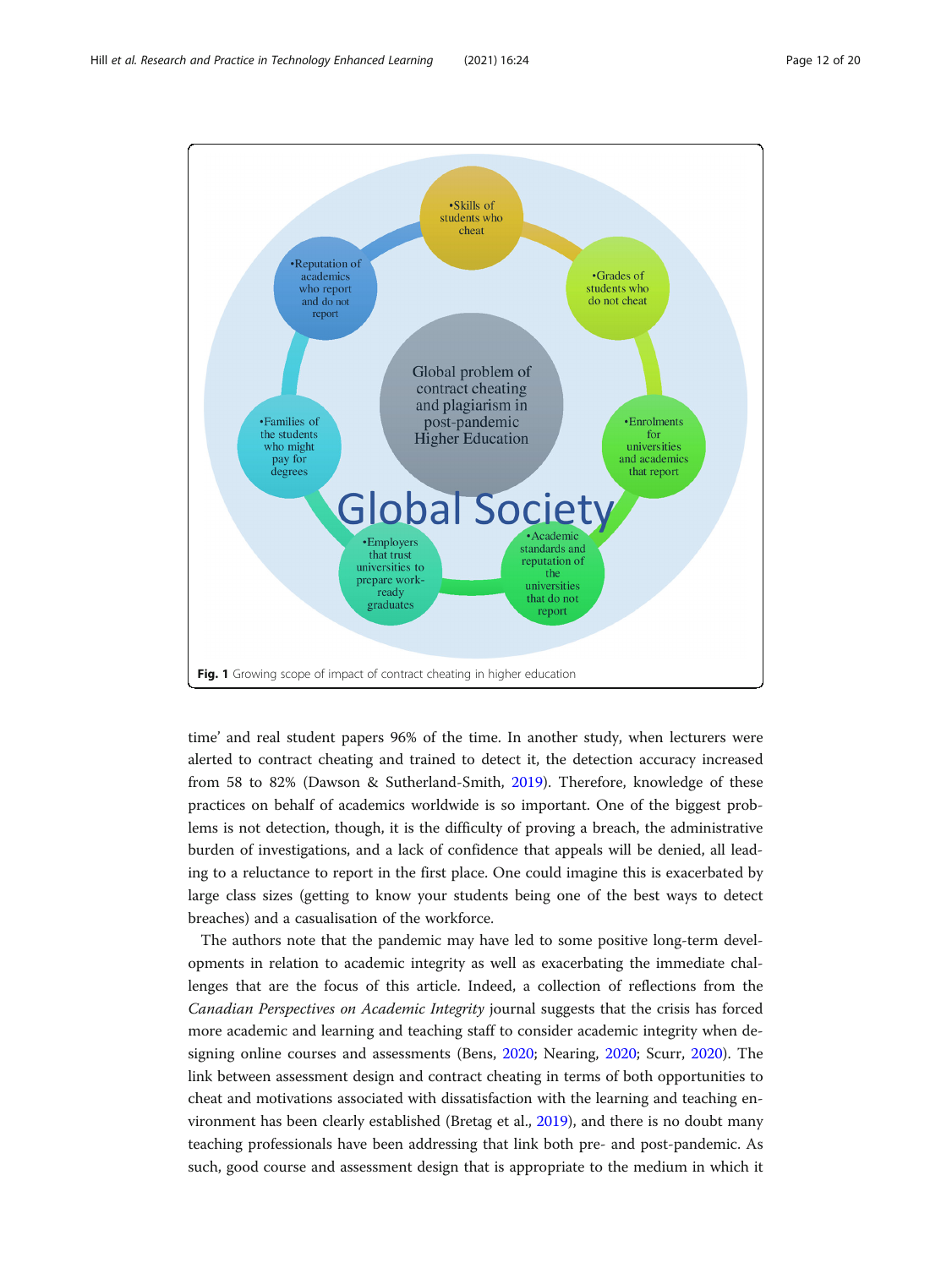is delivered is undoubtedly one part of the solution to the problem of academic misconduct and remote learning.

This paper is about raising awareness and as such a comprehensive guide to preventing, detecting and investigating academic misconduct in relation to contract cheating, if it were possible, is outside its scope. However, there is a wealth of resources available. For example, the Australian Tertiary Education Quality Standards Agency has produced the evidence backed Substantiating contract cheating: A guide for investigators (Curtis, et al., [n.d.\)](#page-18-0), which provides a range of resources for investigators such as guides of interviews as well as a list of signals that might indicate misconduct. Examples of such signals include very high or very low scores on text matching software, checking document properties, content not appropriate to discipline area, quality alters from expectations, language use and ability, unreadable language such as jargon or misused words, reference list but no in-text citations, irrelevant sources, falsified references, work that does not meet the set criteria, reflections are done badly, check IP addresses of submissions and check student analytics for little or no engagement other than submission (Curtis, et al., [n.d.](#page-18-0)). As this list suggests, training is essential for academic and professional staff who deal directly with academic misconduct. Furthermore, encouraging staff to stay in positions relating to academic integrity means that those staff will build expertise that can then be shared with their peers.

#### Universities

Awareness and detection of contract cheating by academics alone is not enough to ensure that universities effectively deal with the problem and systemisation through sound policies and processes that are clearly communicated, as well as their consistent application within often diverse institutions, are also fundamental to maintaining academic integrity within and across universities. The dynamics involved in both contract cheating and university cultures are complex and nowhere is that complexity more obvious than in devising university policy and processes that not only react to misconduct, but also seek to proactively address it. Policy can dictate everything from the type of technology employed to combat cheating and the training provided, or not, through to the design of courses and assessments. Good policy should create a culture and systems of integrity that is clear, systematised, adequately resourced and just. Though the details of good policy are too numerous to recount here, a range of tools to assist with such a task has been formulated, with the Exemplary Academic Integrity Toolkit being one example ([https://lo.unisa.edu.au/course/view.php?id=6751\)](https://lo.unisa.edu.au/course/view.php?id=6751). Universities may also choose to emphasise and embed a values-based approach such as the one advocated by the International Center for Academic Integrity through its six fundamental values of honesty, trust, fairness, responsibility and courage (ICAI, , [n.d.](#page-18-0)). An institution's public commitment to such principles raises and maintains awareness amongst staff and students about academic integrity and misconduct.

Of course, with more benign forms of plagiarism, there is room for argument that students should be educated about the skills of paraphrasing and referencing, rather than penalised (Blum, [2009](#page-17-0)). The advantages of embedding academic integrity material in courses and careful assessment design can also be encouraged or mandated by universities (East, [2016](#page-18-0)). For example, without claiming that cheating can ever be designed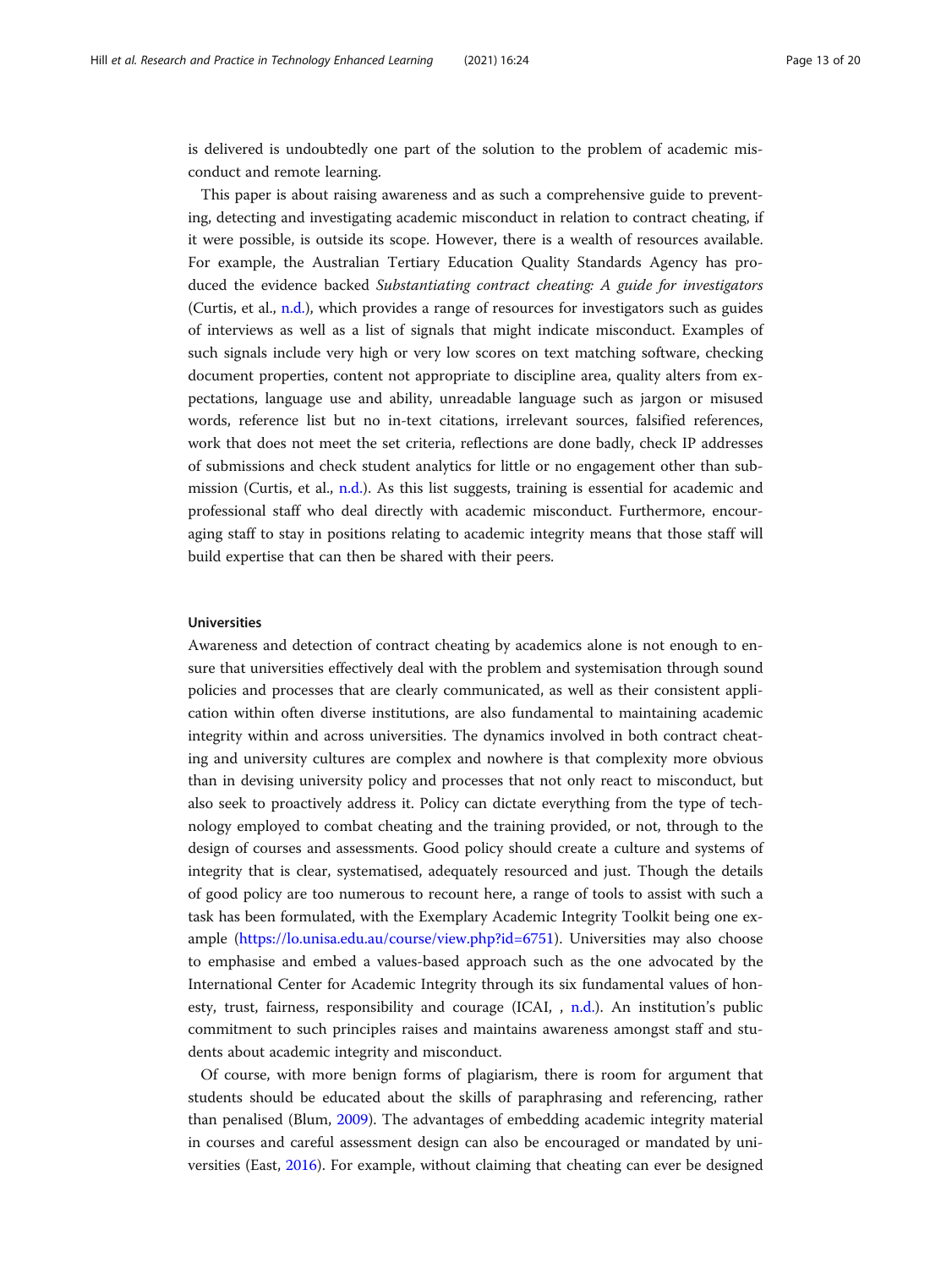out, a survey of eight Australian universities found that students are prone to rationalising cheating when there is a perceived lack of care or interest from academic staff or the university, and as such, it recommends building relationships with students as it builds trust but also helps in detection as staff reported that they detected over 70% of cases due to knowledge of the student (Harper et al., [2019](#page-18-0)). This suggests that the course and assessment design should not only strive to meet learning objectives in an engaging way, but it should also foster direct interaction between student and teacher—something that both students and teachers are finding a challenge in the post-COVID-19 transition to distance learning. The study also found that while cheating cannot be designed out of any course, the appropriate use of authentic assessment can make cheating harder and easier to detect. Assessment by examination remains an important part of university assessment practice, and as such, it too needs to adapt to an online environment in a way that ensures, or even increases, integrity.

Notably, online invigilation is subject to the resource availability of an individual university. The available literature on COVID-19-related assessment changes suggests an increase in online invigilation, which may or may not be cost-effective for universities as institutions (Khan & Jawaid, [2020](#page-18-0); Nizam et al., [2020\)](#page-19-0). Apart from the significant cost of purchasing an externally provided invigilation service, institutions have found that successfully scaling up invigilated online examinations requires the allocation of significant resources in terms of training their own staff and students to use, and have confidence in, such systems (Day & Lawrence, [2020\)](#page-18-0). Online invigilation may well offset many concerns surrounding identification verification through using multi-factor identity checks, keystroke analysis and artificial intelligence to track suspicious facial movement, lighting changes, etc. (Proctoru, , [n.d.\)](#page-19-0); however, such measures have attracted negative media attention relating to both potential privacy breaches and the potential commodification of student information (Sky News Australia, [2020;](#page-19-0) Zhou, [2020](#page-20-0)). In other words, online invigilation providers are not criticised for being too lax on identification confirmation, but for being too intrusive. As such, universities should recognise that COVID-19 has accelerated the need for careful consideration of the way technology, academic integrity and assessment practices intersect on a larger scale than has previously been considered.

While online invigilation services provide institutions a certain level of security against exam misconduct, many institutions have not had the means nor the time to implement them appropriately at the scale required by the urgent demands of the COVID-19 pandemic (Hillier, [2020\)](#page-18-0), and as such, they use inappropriate technology and practices to assure academic integrity. The primary concern for such institutions is that no lecturer can be confident that the person taking an exam is the intended student and not someone else with the student's login. No lecturer can ensure that only one person is taking the exam and that there are not multiple students in the same room. This short-term solution to a pandemic situation might have far-reaching implications for the integrity of the education system worldwide. A less conventional but more viable option conducive to preserving academic integrity would have been hiring large centres to ensure social distancing or conducting exams outdoors with an increased number of invigilators. Even if online exams are required, these could be conducted in a computer lab setting with invigilators present and social distancing measures implemented. A further issue with uninvigilated online exams is that students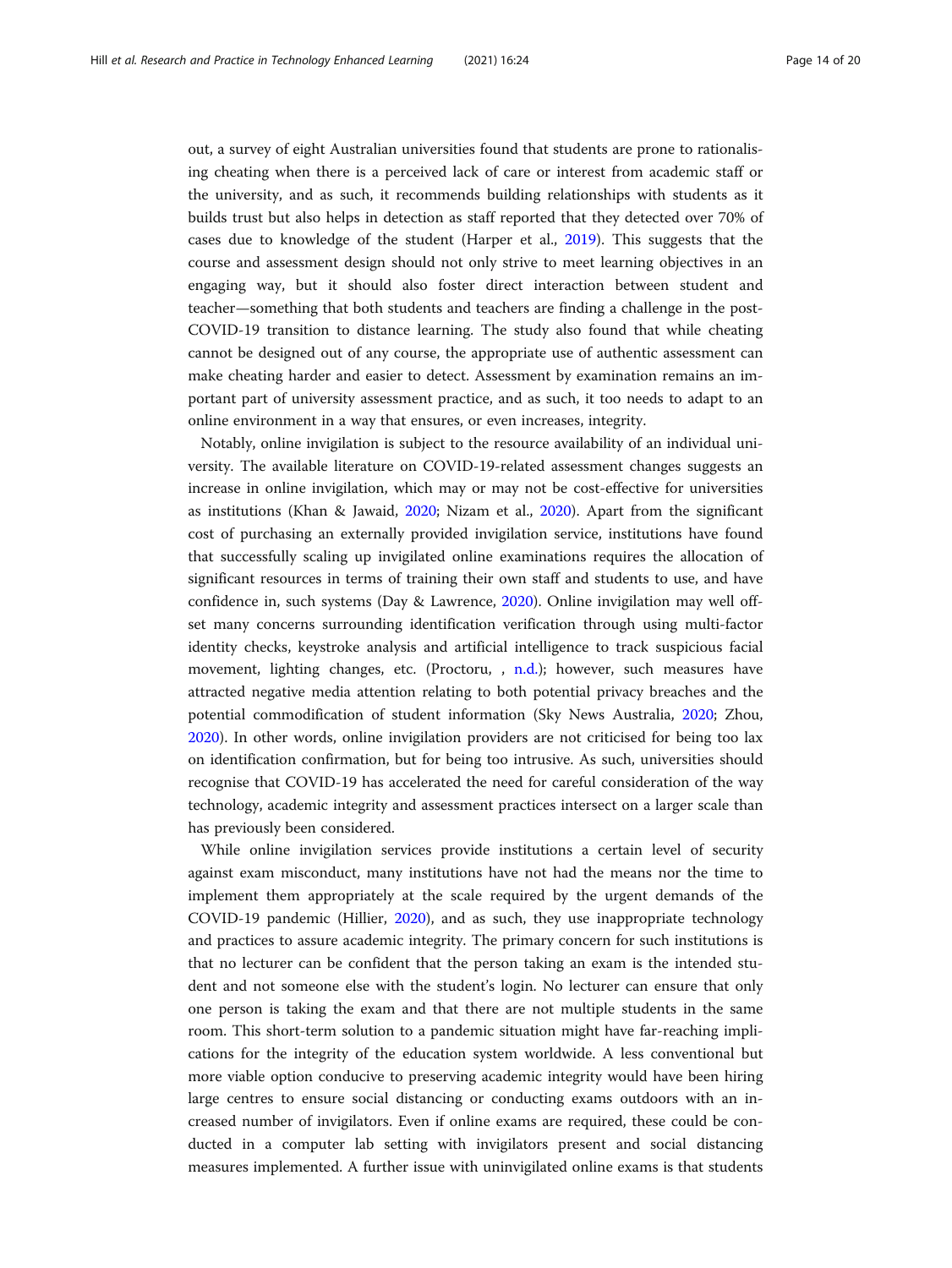cannot be prohibited from using their mobile devices, which can induce misalignment and distraction (Barry et al., [2015](#page-17-0)) and facilitate communication with third parties.

#### Global community

The literature on plagiarism is unequivocal—plagiarism is 'a global issue' (Butakov & Scherbinin, [2009;](#page-17-0) Cameron et al., [2012](#page-17-0); Roberts, [2007](#page-19-0); Sutherland-Smith, [2008\)](#page-19-0). Plagiaristic practices and systems that transcend state borders are also causes of alarm for international organisations. The UNESCO International Institute for Educational Planning and the International Quality Group of the US Council for Higher Education Accreditation have created the Advisory Statement for Effective International Practice to alert and inform governments (Daniel, [2016\)](#page-18-0). The Advisory Statement suggests measures for preventing and combatting corruption in admission, assessment and award practices worldwide. In addition to publishing and enforcing the codes of conducts, the Advisory Statement recommends encouraging whistle-blowing practices, a measure that can be encouraged by universities. Whistle-blowing must be encouraged by both academics and students. To achieve this, it might be necessary to conduct anonymous surveys after exams to discover whether students observed other students partaking in contract cheating practices. The universities can place an anonymous form online to allow whistle-blowers report academic dishonesty.

The unique circumstances induced by technology and COVID-19 measures heighten the threat to integrity, for example, the rapid shift to online examinations leading to assessment practices unsuitable for online environments being employed and a consequent jump in test scores (Eaton, [2020\)](#page-18-0). This results in a disconnect between personal skill and grade and an environment of distrust between students and university staff. (Kaktiņš, [2018\)](#page-18-0) highlighted the danger of future employers distrusting university qualifications if the practice of contract cheating continues.

The commercial scale of contract cheating services offered online presents a threat to the global academic community. While international organisations, universities and the academic community are adjusting to new, COVID-19-affected, teaching practices, these issues must be brought to the attention of individual academics so that the problem can be addressed at the grassroots level. On a more pessimistic note, the illegal services are developing at a faster pace than the systems required to curb them: 'detecting contract cheating is becoming more difficult, as students and intermediary contractors become more sophisticated' (Clarke & Lancaster, [2013\)](#page-17-0). Moreover, it seems that illegal websites have significantly benefited from COVID-19's disruption to tertiary education.

The perceived threat of contract cheating is so serious that governments are increasingly legislating against the practice, though the challenges of making such laws effective are considerable. Amigud and Dawson ([2019\)](#page-17-0) report that while a number of jurisdictions including a number of US states, Ireland, New Zealand and most recently Australia have legislated against contract cheating, the efficacy in such laws reducing contract cheating is questionable. After surveying 17 US states that had legislated against contract cheating, the authors found that prohibition had no noticeable effect on cheating behaviours, leading them to conclude that the focus of preventative efforts should not be on the supply side of contract cheating, but rather on universities, academics and students (Amigud & Dawson, [2019](#page-17-0)). As Draper and Newton ([2017\)](#page-18-0) suggest,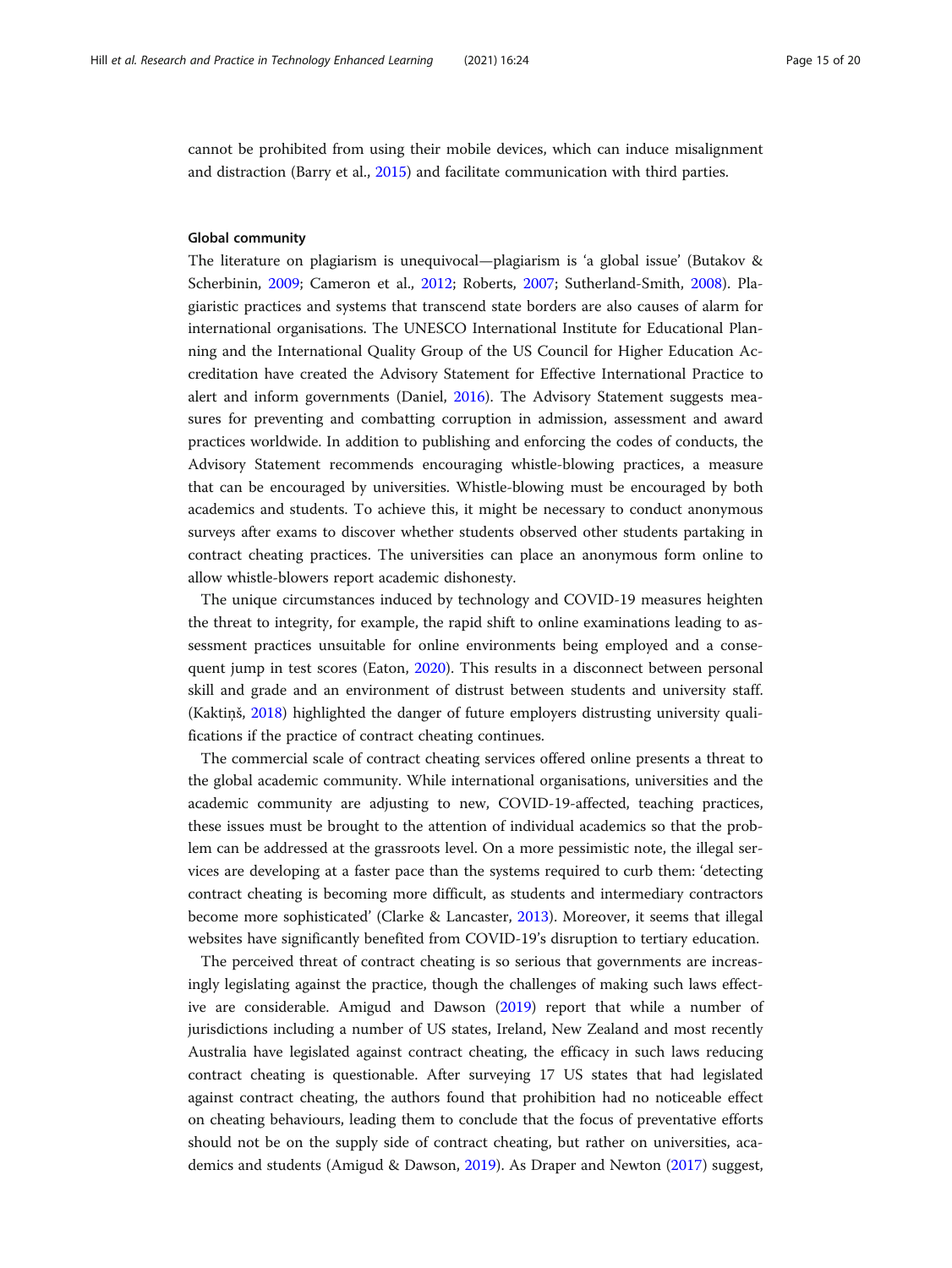the common perception of contract cheating is that it only takes place between three parties, the institution, the university and the person hired, but in actuality, it may be many more 'a company regulated by a government, hosted on a website, with advertisers and advertising a bidding system with multiple writers etc.' (p. 7). Legal remedies to the problem might be further complicated when one considers that each of these actors could be in different countries (Draper & Newton, [2017\)](#page-18-0). Nevertheless, Draper and Newton [\(2017\)](#page-18-0) suggest that pursing new laws designed to combat cheating are ethically desirable, practically achievable and in the public interest. While jurisdictional and other enforcement issues will always exist with any legal approach to contract cheating, the increasing rate of legislation at the very least sends a clear message to students and institutions across the world about the seriousness of contract cheating.

#### Conclusion

The issues addressed in this research concern ethics, academic integrity and illegal commercial activity. There is a certain spectrum of plagiaristic activity, with the darker side of contract cheating involving criminal activities of assuming and allowing the assumption of another person's identity for the purposes of committing fraud. This problem is not limited to a particular university or country; it is international, and as such, it poses considerable jurisdictional issues in enforcing laws. Further, the possibility of committing crime in this regard has been exacerbated by the transfer to online teaching across the whole education sector as a result of COVID-19.

The existing problems of consumer attitudes to education, internationalisation and gaps in plagiarism detection are the drivers of diversification of contract cheating services. These services undermine the value of education and academic integrity standards and, more importantly, undermining the role of education in preparing professionals for a workplace. This leads to a problem of global proportions that must be collaboratively addressed by universities and academics, both while technology is being developed to curb these practices and after such development, with a constant need to remain alert to new developments that could threaten academic integrity. The global scale of the pandemic has accelerated the digital disruption of traditional teaching and assessment practices across international boundaries, but in so doing, it has also created an environment where most providers are unprepared for such a rapid shift into large-scale online education delivery. As a consequence, some individual institutions are ill-equipped to design, deliver and monitor assessments to deter and avoid academic integrity breaches in the face of the sophisticated and easily accessible businesses ready to take advantage of such a disruption.

In raising awareness about the issues emerging from current practices in contract cheating, the scale of the problem suggests it cannot be addressed by an individual academic acting alone and clarifies some directions for multi-level solutions. Future research must focus on developing a model of collaboration to address this problem on several levels, taking into account (1) individual academics, (2) universities, (3) countries and (4) international communities. What is required is the proposal of a systematic organised action to address a systemic issue on a global scale.

#### Abbreviations

COVID-19: Coronavirus disease of 2019; ID: Identity document; US: United States of America; UK: United Kingdom; UNESCO: United Nations Educational, Scientific and Cultural Organisation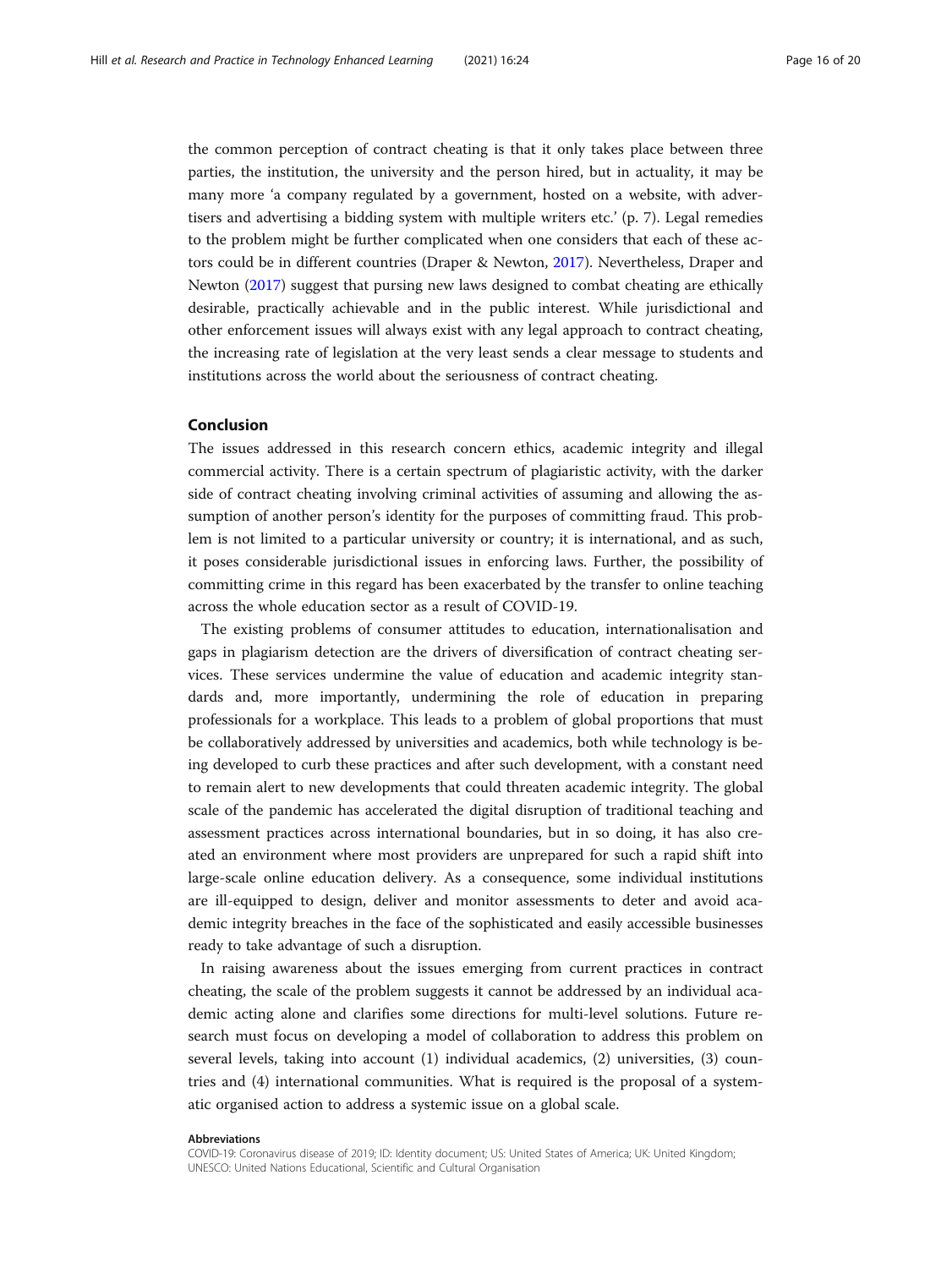#### <span id="page-17-0"></span>Acknowledgements

There are no acknowledgments.

#### Authors' contributions

Each named author has substantially contributed to conducting the underlying research. All authors read and approved the final manuscript.

#### Funding

Not applicable.

#### Availability of data and materials

Not applicable.

#### **Declarations**

#### Competing interests

The authors declare that they have no competing interests.

#### Author details

<sup>1</sup>School of Humanities, Arts and Social Sciences, University of New England, Armidale, Australia. <sup>2</sup>International Graduate Centre of Education, Charles Darwin University, Darwin, Australia. <sup>3</sup>Charles Darwin University, Darwin, Australia

#### Received: 18 October 2020 Accepted: 6 June 2021 Published online: 30 July 2021

#### References

- Amigud, A., & Dawson, P. (2019). The law and the outlaw: Is legal prohibition a viable solution to the contract cheating problem?. Assessment & Evaluation in Higher Education. 45. 1-11. https://doi.org[/https://doi.org/10.1080/02602938.2019.1](https://doi.org/10.1080/02602938.2019.1612851) [612851](https://doi.org/10.1080/02602938.2019.1612851) .
- Bao, W. (2020). COVID-19 and online teaching in higher education: A case study of Peking University. Human Behavior and Emerging Technologies.
- Barry, S., Murphy, K., & Drew, S. (2015). From deconstructive misalignment to constructive alignment: Exploring student uses of mobile technologies in university classrooms. Computers & Education, 81, 202–210. [https://doi.org/10.1016/j.compedu.2](https://doi.org/10.1016/j.compedu.2014.10.014) [014.10.014](https://doi.org/10.1016/j.compedu.2014.10.014).
- Bell, E., & Bryman, A. (2007). The ethics of management research: An exploratory content analysis. British Journal of Management, 18(1), 63–77. <https://doi.org/10.1111/j.1467-8551.2006.00487.x>.
- Bens, S. (2020). A reflection on change and academic integrity during COVID-19. Canadian Perspectives on Academic Integrity. 3(2). doi.org/<https://doi.org/10.11575/cpai.v3i2.71637>
- Bin-Habtoor, A., & Zaher, M. (2012). A survey on plagiarism detection systems. International Journal of Computer Theory and Engineering, 4(2), 185.
- Blum, S. D. (2009). Academic integrity and student plagiarism: A question of education, not ethics. The Chronicle of Higher Education, 55(24), A35.
- Bolkan, J. (2006). Avoid the plague: Tips and tricks for preventing and detecting plagiarism. Learning & Leading with Technology, 33(6), 10–13.
- Bormann, E. G. (1961). Ethics of ghostwritten speeches. Quarterly Journal of Speech, 47(3), 262–267. [https://doi.org/10.1080/](https://doi.org/10.1080/00335636109382486) [00335636109382486.](https://doi.org/10.1080/00335636109382486)
- Bretag, T., Harper, R., Burton, M., Ellis, C., Newton, P., van Haeringen, K., Saddiqui, S., & Rozenberg, P. (2019). Contract cheating and assessment design: Exploring the relationship. Assessment & Evaluation in Higher Education. 44(5), 676-669. doi.org/ <https://doi.org/10.1080/02602938.2018.1527892>
- Bretag, T. (2017). Good practice note: Addressing contract cheating to safeguard academic integrity. Tertiary Education Quality and Standards Agency. [https://www.teqsa.gov.au/sites/default/files/good-practice-note-addressing-contract-cheating.pdf?a](https://www.teqsa.gov.au/sites/default/files/good-practice-note-addressing-contract-cheating.pdf?acsf_files_redirect) [csf\\_files\\_redirect.](https://www.teqsa.gov.au/sites/default/files/good-practice-note-addressing-contract-cheating.pdf?acsf_files_redirect)
- Brothen, T. & Peterson, G. (2012). Online exam cheating: a natural experiment. International Journal of Instructional Technology and Distance Learning. 9(2). 15–19. [http://itdl.org/Journal/Feb\\_12/Feb\\_12.pdf#page=19](http://itdl.org/Journal/Feb_12/Feb_12.pdf#page=19).
- Bunce, L., Baird, A., & Jones, S. E. (2017). The student-as-consumer approach in higher education and its effects on academic performance. Studies in Higher Education, 42(11), 1958–1978. <https://doi.org/10.1080/03075079.2015.1127908>.
- Butakov, S., & Scherbinin, V. (2009). The toolbox for local and global plagiarism detection. Computers & Education, 52(4), 781– 788. [https://doi.org/10.1016/j.compedu.2008.12.001.](https://doi.org/10.1016/j.compedu.2008.12.001)
- Cameron, C., Zhao, H., & McHugh, M. K. (2012). Publication ethics and the emerging scientific workforce: Understanding 'plagiarism' in a global context. Academic Medicine: Journal of the Association of American Medical Colleges, 87(1), 51–54. <https://doi.org/10.1097/ACM.0b013e31823aadc7>.
- Chapman, D. W., & Lindner, S. (2016). Degrees of integrity: The threat of corruption in higher education. Studies in Higher Education, 41(2), 247–268. [https://doi.org/10.1080/03075079.2014.927854.](https://doi.org/10.1080/03075079.2014.927854)
- Clarke, R., & Lancaster, T. (2013). Commercial aspects of contract cheating. Paper presented at the Proceedings of the 18th ACM conference on Innovation and technology in computer science education.
- Conlan, K., Baggili, I., & Breitinger, F. (2016). Anti-forensics: Furthering digital forensic science through a new extended, granular taxonomy. Digital investigation, 18, S66–S75. [https://doi.org/10.1016/j.diin.2016.04.006.](https://doi.org/10.1016/j.diin.2016.04.006)
- Coulthard, M., Johnson, A., & Wright, D. (2016). An introduction to forensic linguistics: Language in evidence: Routledge, DOI: <https://doi.org/10.4324/9781315630311>.
- Crawford, J., Butler-Henderson, K., Rudolph, J., & Glowatz, M. (2020). COVID-19: 20 countries' higher education intra-period digital pedagogy responses. Journal of Applied Teaching and Learning (JALT), 3(1).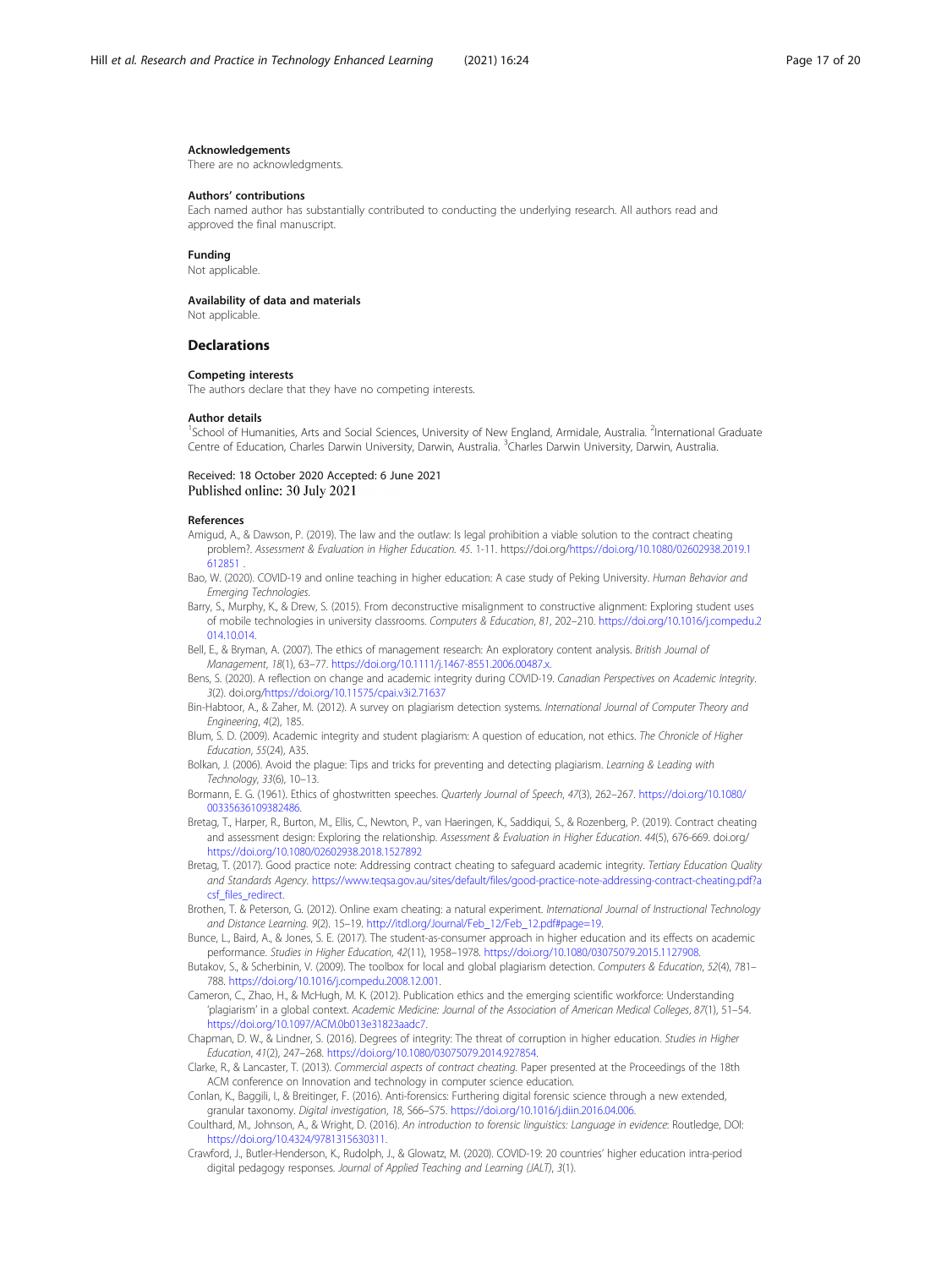<span id="page-18-0"></span>Curtis, G., Bretag, T., Slade, C. & McNeill, M. (n.d.). Substantiating contract cheating: A guide for investigators. Australian Tertiary Education Quality Standards Agency. [https://www.teqsa.gov.au/sites/default/files/substantiating-contract-chea](https://www.teqsa.gov.au/sites/default/files/substantiating-contract-cheating-guide-investigators.pdf?v=1588831095) [ting-guide-investigators.pdf?v=1588831095](https://www.teqsa.gov.au/sites/default/files/substantiating-contract-cheating-guide-investigators.pdf?v=1588831095)

Daniel, J. (2016). Advisory statement for effective international practice: Combatting corruption and enhancing integrity: A contemporary challenge for the quality and credibility of higher education. Council for Higher Education Accreditation.

Danovskis, E. (2012). Report on corruption in higher education and research in Latvia. Int'l J. Educ. L. & Pol'y, 8, 61. Daubner, L., Macak, M., Buhnova, B., & Pitner, T. (2020). Verification of forensic readiness in software development: A roadmap.

- Paper presented at the Proceedings of the 35th Annual ACM Symposium on Applied Computing. Dawson, P., & Sutherland-Smith, W. (2018). Can markers detect contract cheating? Results from a pilot study. Assessment & Evaluation in Higher Education, 43(2), 286–293. <https://doi.org/10.1080/02602938.2017.1336746>.
- Dawson, P., & Sutherland-Smith, W. (2019). Can training improve marker accuracy at detecting contract cheating? A multidisciplinary pre-post study. Assessment & Evaluation in Higher Education, 44(5), 715–725. [https://doi.org/10.1080/0260293](https://doi.org/10.1080/02602938.2018.1531109) [8.2018.1531109.](https://doi.org/10.1080/02602938.2018.1531109)

Day, K. and Lawrence, J. (2020, 25 March). Implementing remotely invigilated online exams at scale [Webinar]. Transforming Assessment. Retrieved from [http://transformingassessment.com/events\\_25\\_march\\_2020.php](http://transformingassessment.com/events_25_march_2020.php)

Denisova-Schmidt, E. (2017). The challenges of academic integrity in higher education: Current trends and prospects. In: The Boston College Center for International Higher Education (CIHE).

Devore-McDonald, B., & Berger, E. D. (2020). Mossad: Defeating software plagiarism detection. Proceedings of the ACM on Programming Languages, 4(OOPSLA), 138:1-138:28. https://doi.org/<https://doi.org/10.1145/3428206>

Dougherty, M. (2020). Disguised academic plagiarism: A typology and case studies for researchers and editors: Springer Nature. Draper M.J. and Newton, P.M. (2017). A legal approach to tackling contract cheating? International Journal for Educational Integrity, 13(11). https://doi.org[/https://doi.org/10.1007/s40979-017-0022-5](https://doi.org/10.1007/s40979-017-0022-5)

East, J. (2016). Educational responses to academic integrity. In Bretag, T. (Ed). Handbook of Academic Integrity. Springer. https://doi.org/<https://doi.org/10.1007/978-981-287-098-8>

Eaton, S. E. (2020). Academic integrity during COVID-19: Reflections from the University of Calgary.

Eaton, S. E., Crossman, K., Behjat, L., Yates, R. M., Fear, E., & Trifkovic, M. (2020). An institutional self-study of text-matching software in a Canadian graduate-level engineering program. Journal of Academic Ethics, 1-20.

Edwards, C., Whitelock, D., Brouns, F., Rodríguez, M. E., Okada, A., Baneres, D., & Holmes, W. (2019). An embedded approach to plagiarism detection using the TeSLA e-authentication system.

- Ellis, C., Zucker, I. M., & Randall, D. (2018). The infernal business of contract cheating: Understanding the business processes and models of academic custom writing sites. International Journal for Educational Integrity, 14(1), 1. [https://doi.org/10.1](https://doi.org/10.1007/s40979-017-0024-3) [007/s40979-017-0024-3.](https://doi.org/10.1007/s40979-017-0024-3)
- Elo, S., & Kyngäs, H. (2008). The qualitative content analysis process. Journal of advanced nursing, 62(1), 107–115. [https://doi.](https://doi.org/10.1111/j.1365-2648.2007.04569.x) [org/10.1111/j.1365-2648.2007.04569.x](https://doi.org/10.1111/j.1365-2648.2007.04569.x).
- Fask, A., Englander, F., & Wang, Z. (2014). Do online exams facilitate cheating? An experiment designed to separate possible cheating from the effect of the online test taking environment. Journal of Academic Ethics, 12(2), 101-112. [https://doi.](https://doi.org/10.1007/s10805-014-9207-1) [org/10.1007/s10805-014-9207-1](https://doi.org/10.1007/s10805-014-9207-1).
- Feng, W. (1999). Plagiarism: Not only an ethical matter, But An Illegal Act. Science Research Management, 2.

Goedegebuure, L., & Davis, H. (2017). Governance for sustainability in higher education.

Goedegebuure, L., & Marshman, I. (2017). Australian university productivity; some food for thought. Improving Service Sector Productivity: the Economic Imperative, 65.

Google, How Search algorithms work, [https://www.google.com/search/howsearchworks/algorithms/.](https://www.google.com/search/howsearchworks/algorithms/) Accessed 19 January 2021.

Grajek, S. (2020). Educause COVID-19 QuickPoll results: grading and proctoring. [https://er.educause.edu/blogs/2020/4/educause](https://er.educause.edu/blogs/2020/4/educause-covid-19-quickpoll-results-grading-and-proctoring)[covid-19-quickpoll-results-grading-and-proctoring](https://er.educause.edu/blogs/2020/4/educause-covid-19-quickpoll-results-grading-and-proctoring)

Granello, D. H., & Wheaton, J. E. (2004). Online data collection: Strategies for research. Journal of Counseling & Development, 82(4), 387–393. [https://doi.org/10.1002/j.1556-6678.2004.tb00325.x.](https://doi.org/10.1002/j.1556-6678.2004.tb00325.x)

Grayson, J. P. (2008). The experiences and outcomes of domestic and international students at four Canadian universities. Higher Education Research & Development, 27(3), 215–230. <https://doi.org/10.1080/07294360802183788>.

Gutting, G. (2015). Why college is not a commodity. The Chronicle of Higher Education, 62(4), 6.

Harper, R., Bretag, T., Ellis, C., Newton, P., Rozenberg, P., Saddiqui, S. & van Haeringen, K. (2019). Contract cheating: A survey of Australian university staff. Studies in Higher Education 44(11), 1857-1873. https://doi.org/[https://doi.org/10.1080/03075079.2](https://doi.org/10.1080/03075079.2018.1462789) [018.1462789](https://doi.org/10.1080/03075079.2018.1462789)

Hexham, I. (2005). Academic plagiarism defined. University of Michigan Transportation Research Institute World Wide Web site,[www.ucalgary.ca/~hexham/study/plag.htmlU](http://www.ucalgary.ca/~hexham/study/plag.html)niversity of Calgary, Canada.

Hillier, M. (2020, 22 April). In the time of Covid-19: What about academic integrity!?, TECHE. Retrieved from [https://teche.mq.](https://teche.mq.edu.au/2020/04/in-the-time-of-covid19-what-about-academic-integrity/) [edu.au/2020/04/in-the-time-of-covid19-what-about-academic-integrity/](https://teche.mq.edu.au/2020/04/in-the-time-of-covid19-what-about-academic-integrity/)

International Center for Academic Integrity, (n.d.). The fundamental values of academic integrity (3rd ed.). [www.aca](http://www.academicintegrity.org) [demicintegrity.org](http://www.academicintegrity.org)

Jiffriya, M., Jahan, M. A., Ragel, R. G., & Deegalla, S. (2013). AntiPlag: Plagiarism detection on electronic submissions of text based assignments. Paper presented at the 2013 IEEE 8th International Conference on Industrial and Information Systems.

Kaktiņš, L. (2018). Contract cheating advertisements: what they tell us about international students' attitudes to academic integrity. Ethics and Education, 13(2), 268–284. [https://doi.org/10.1080/17449642.2017.1412178.](https://doi.org/10.1080/17449642.2017.1412178)

Khan, R., & Jawaid, M. (2020). Technology enhanced assessment (TEA) in COVID 19 pandemic. Pakistan Journal of Medical Sciences, 36(COVID19-S4).

King, C. G., Guyette Jr., R. W., & Piotrowski, C. (2009). Online exams and cheating: An empirical analysis of business students' views. Journal of Educators Online, 6(1), n1.

Lancaster, T. (2016). 'It's not a victimless crime'-The Murky Business of Buying Academic Essays. Guardian.

Lancaster, T. (2019). Profiling the international academic ghost writers who are providing low-cost essays and assignments for the contract cheating industry. Journal of Information, Communication and Ethics in Society.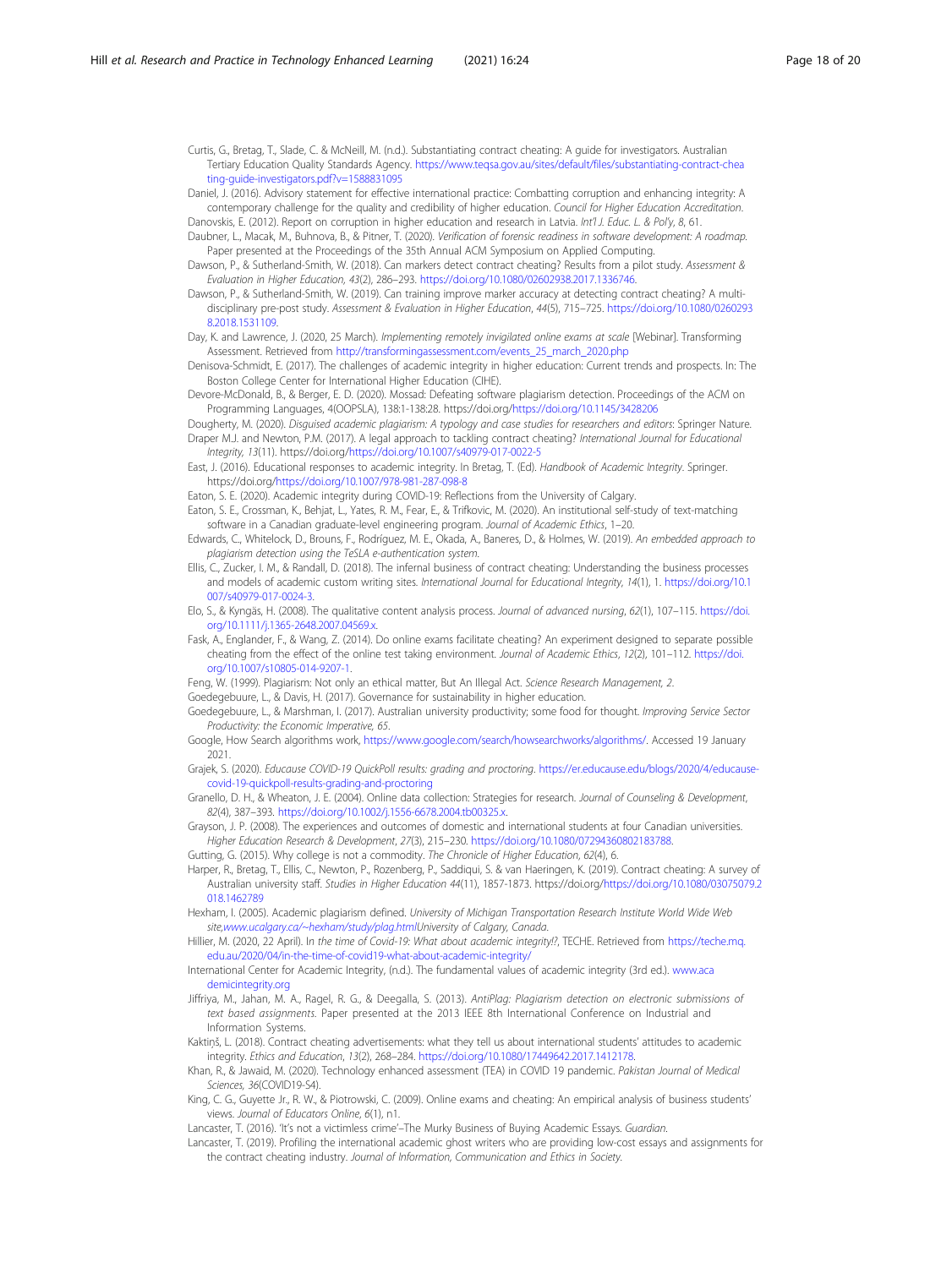<span id="page-19-0"></span>Lancaster, T., & Clarke, R. (2008). The phenomena of contract cheating. In Student plagiarism in an online world: Problems and solutions (pp. 144-159): IGI Global.

Lancaster, T., & Clarke, R. (2016). Contract cheating: The outsourcing of assessed student work. Handbook of academic integrity, 639-654.

Lancaster, T. & Cotarlan, C. (2021). Contract cheating by STEM students through a file sharing website: a Covid-19 pandemic perspective. International Journal for Educational Integrity, 17(3). <https://doi.org/10.1007/s40979-021-00070-0>.

Lesnik-Oberstein, K. (2015). Let UK universities do what they do best–Teaching and research. The Guardian, Letters. Lines, L. (2016). Ghostwriters guaranteeing grades? The quality of online ghostwriting services available to tertiary students in Australia. Teaching in Higher Education, 21(8), 889–914. <https://doi.org/10.1080/13562517.2016.1198759>.

Linlin, C. (2011). Criminal regulation of scientific misconduct. Journal of Shandong University of Science and Technology (Social Sciences), 4.

Mahmood, Z. (2009). Contract cheating: a new phenomenon in cyber-plagiarism. Communications of the IBIMA, 10(12), 93–97. Marsh, B. (2012). Plagiarism: Alchemy and remedy in higher education: SUNY Press.

Mata, J. R. (2020). How to teach online? Recommendations for the assessment of online exams with University students in the USA in times of pandemic. IJERI: International Journal of Educational Research and Innovation(15), 188-202.

McNeilage, A., & Visentin, L. (2014). Students enlist MyMaster website to write essays, assignments. The Sydney Morning Herald. Nearing, E. (2020), Supporting the pivot online: Academic integrity initiatives at University of Waterloo, Canadian Perspectives on Academic Integrity. 3(2). doi.org[/https://doi.org/10.11575/cpai.v3i2.71645](https://doi.org/10.11575/cpai.v3i2.71645)

Newton, P. M. (2018). How common is commercial contract cheating in higher education and is it increasing? A systematic review. Paper presented at the Frontiers in Education.

Niezgoda, S., & Way, T. P. (2006). SNITCH: a software tool for detecting cut and paste plagiarism. ACM SIGCSE Bulletin, 38(1), 51–55. <https://doi.org/10.1145/1124706.1121359>.

Nizam, N. I., Gao, S., Li, M., Mohamed, H., & Wang, G. (2020). Scheme for cheating prevention in online exams during social distancing.

Pàmies MD, Valverde M, Cross C. (2020). Organising research on university student plagiarism: A process approach. Assessment & Evaluation in Higher Education, 45(3), 401–418. https://doi.org/[https://doi.org/10.1080/02602938.2019.1](https://doi.org/10.1080/02602938.2019.1658714) [658714](https://doi.org/10.1080/02602938.2019.1658714)

Peytcheva-Forsyth, R., Mellar, H., & Aleksieva, L. (2019). Using a student authentication and authorship checking system as a catalyst for developing an academic integrity culture: A Bulgarian case study. Journal of Academic Ethics, 17(3), 245–269. <https://doi.org/10.1007/s10805-019-09332-6>.

Prenshaw, P. J., Straughan, R. D., & Albers-Miller, N. D. (2001). University academic dishonesty policy and student perceptions of cheating: An exploratory content analysis across fourteen universities. Thomas, eds., Jacksonville, AL: Association of Collegiate Marketing Educators, 203-208.

Proctoru (n.d.). Live+. Retrieved from <https://www.proctoru.com/services/live-online-proctoring> Accessed 19 Jan 2021. Rawlings, H. (2015). College [or education] is not a commodity. Stop treating it like one. Washington Post.

Roberts, T. S. (2007). Student plagiarism in an online world: Problems and solutions: Problems and Solutions: IGI Global.

Rogers, C. F. (2006). Faculty perceptions about e-cheating during online testing. Journal of Computing Sciences in Colleges, 22(2), 206–212.

Ross, J. S., Hill, K. P., Egilman, D. S., & Krumholz, H. M. (2008). Guest authorship and ghostwriting in publications related to rofecoxib: A case study of industry documents from rofecoxib litigation. Jama, 299(15), 1800–1812. [https://doi.org/10.1](https://doi.org/10.1001/jama.299.15.1800) [001/jama.299.15.1800](https://doi.org/10.1001/jama.299.15.1800).

Sankey, M. The Australasian Council on Open Distance and eLearning (ACODE) and the Council of Australasian University Directors of Information Technology, COVID-19 Exam Software Survey –2020 (4 August 2020) [https://www.acode.edu.au/](https://www.acode.edu.au/pluginfile.php/8244/mod_resource/content/2/eExamsWhitepaper.pdf) [pluginfile.php/8244/mod\\_resource/content/2/eExamsWhitepaper.pdf](https://www.acode.edu.au/pluginfile.php/8244/mod_resource/content/2/eExamsWhitepaper.pdf). Accessed 19 Jan 2021.

Scurr, C. (2020). Reflections on academic integrity during COVID-19. Canadian Perspectives on Academic Integrity. 3(2). [doi.](http://doi.org/10.11575/cpai.v3i2.71647) [org/10.11575/cpai.v3i2.71647](http://doi.org/10.11575/cpai.v3i2.71647)

Simpson, D. (2016). Academic dishonesty: An international student perspective. Higher Education Politics & Economics, 2(1), 5.

Sky News Australia (2020). 'Big Brother' software commodifies and endangers the private information of students. (2020, April 28). Sky News. Retrieved from [https://www.skynews.com.au/details/\\_6152560663001](https://www.skynews.com.au/details/_6152560663001)

Sousa-Silva, R. (2020). Plagiarism across languages and cultures: a (forensic) linguistic analysis. Handbook of the Changing World Language Map, 2325–2345. [https://doi.org/10.1007/978-3-030-02438-3\\_191](https://doi.org/10.1007/978-3-030-02438-3_191).

Steel, A. (2017). Contract cheating: Will students pay for serious criminal consequences? Alternative Law Journal, 42(2), 123– 129. <https://doi.org/10.1177/1037969X17710627>.

Stewart, B. (2020 4). Online exam monitoring can invade privacy and erode trust at universities. The Conversation. [https://](https://theconversation.com/online-exam-monitoring-can-invade-privacy-and-erode-trust-at-universities-149335) [theconversation.com/online-exam-monitoring-can-invade-privacy-and-erode-trust-at-universities-149335](https://theconversation.com/online-exam-monitoring-can-invade-privacy-and-erode-trust-at-universities-149335)

Suen, H. K., & Yu, L. (2006). Chronic consequences of high-stakes testing? Lessons from the Chinese civil service exam. Comparative Education Review, 50(1), 46–65. [https://doi.org/10.1086/498328.](https://doi.org/10.1086/498328)

Sutherland-Smith, W. (2008). Plagiarism, the Internet, and student learning: Improving academic integrity: Routledge.

Sutherland-Smith, W., & Dullaghan, K. (2019). You don't always get what you pay for: User experiences of engaging with contract cheating sites. Assessment & Evaluation in Higher Education, 44(8), 1148–1162. [https://doi.org/10.1080/02602938.2](https://doi.org/10.1080/02602938.2019.1576028) [019.1576028.](https://doi.org/10.1080/02602938.2019.1576028)

Visentin, L. (2015). MyMaster essay cheating scandal: More than 70 university students face suspension. Sydney Morning Herald, 19.

Walker, J. (2010). Measuring plagiarism: Researching what students do, not what they say they do. Studies in Higher Education, 35(1), 41–59. <https://doi.org/10.1080/03075070902912994>.

Walker, M., & Townley, C. (2012). Contract cheating: A new challenge for academic honesty? Journal of Academic Ethics, 10(1), 27–44. <https://doi.org/10.1007/s10805-012-9150-y>.

Wang, C., Cheng, Z., Yue, X.-G., & McAleer, M. (2020). Risk management of COVID-19 by universities in China. In: Multidisciplinary Digital Publishing Institute,

Woodall, T., Hiller, A., & Resnick, S. (2014). Making sense of higher education: Students as consumers and the value of the university experience. Studies in Higher Education, 39(1), 48–67. [https://doi.org/10.1080/03075079.2011.648373.](https://doi.org/10.1080/03075079.2011.648373)